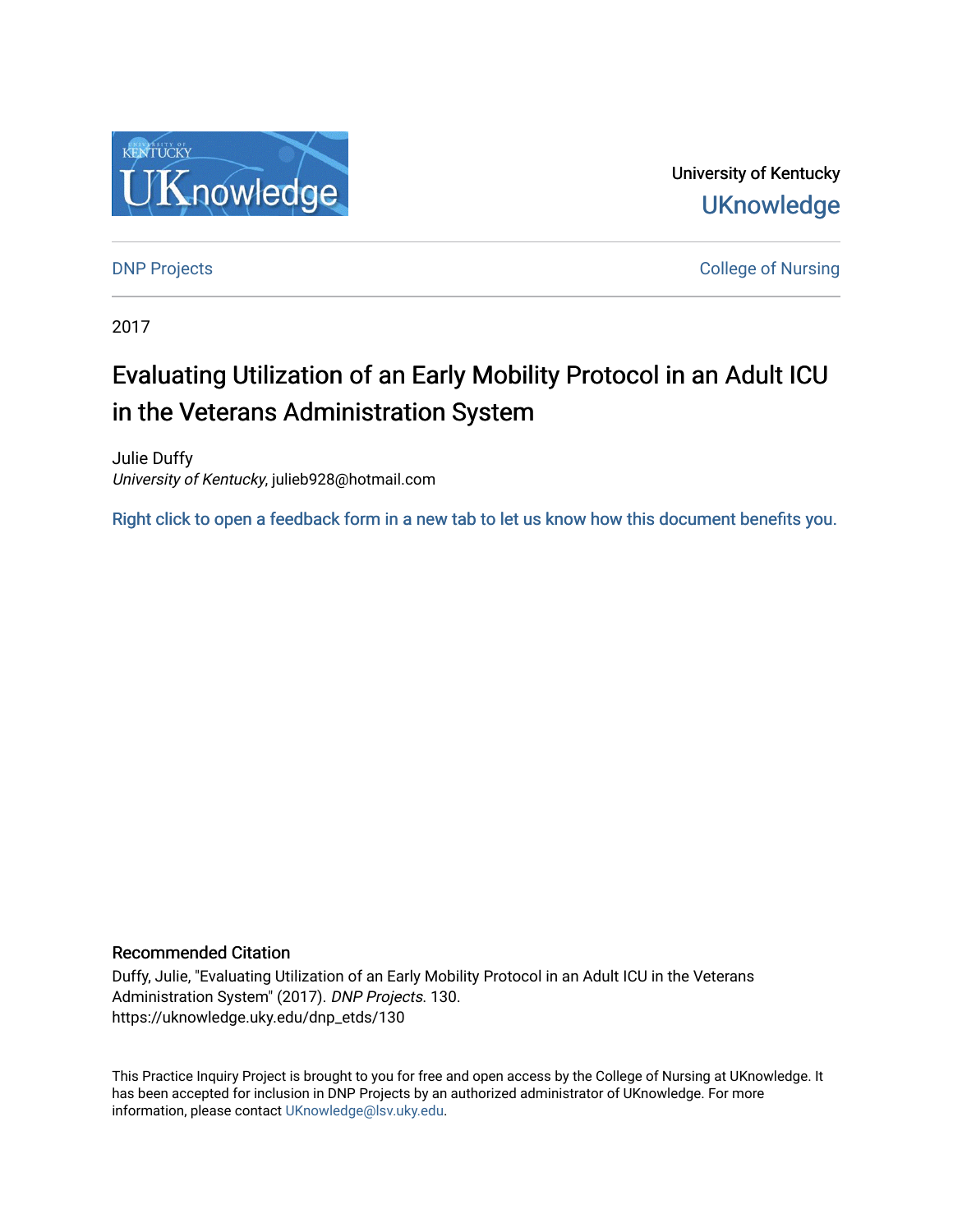### DNP Final Project Report

Evaluating Utilization of an Early Mobility Protocol in an Adult ICU in the Veterans

Administration System

Julie Duffy

University of Kentucky

College of Nursing

Spring, 2017

Martha Biddle, PhD, APRN, CCNS, FAHA – Committee Chair

Melanie Hardin-Pierce, DNP, APRN, ACNP-BC – Committee Member

Jennifer Drumm, MSN, RN – Committee Member/Clinical Mentor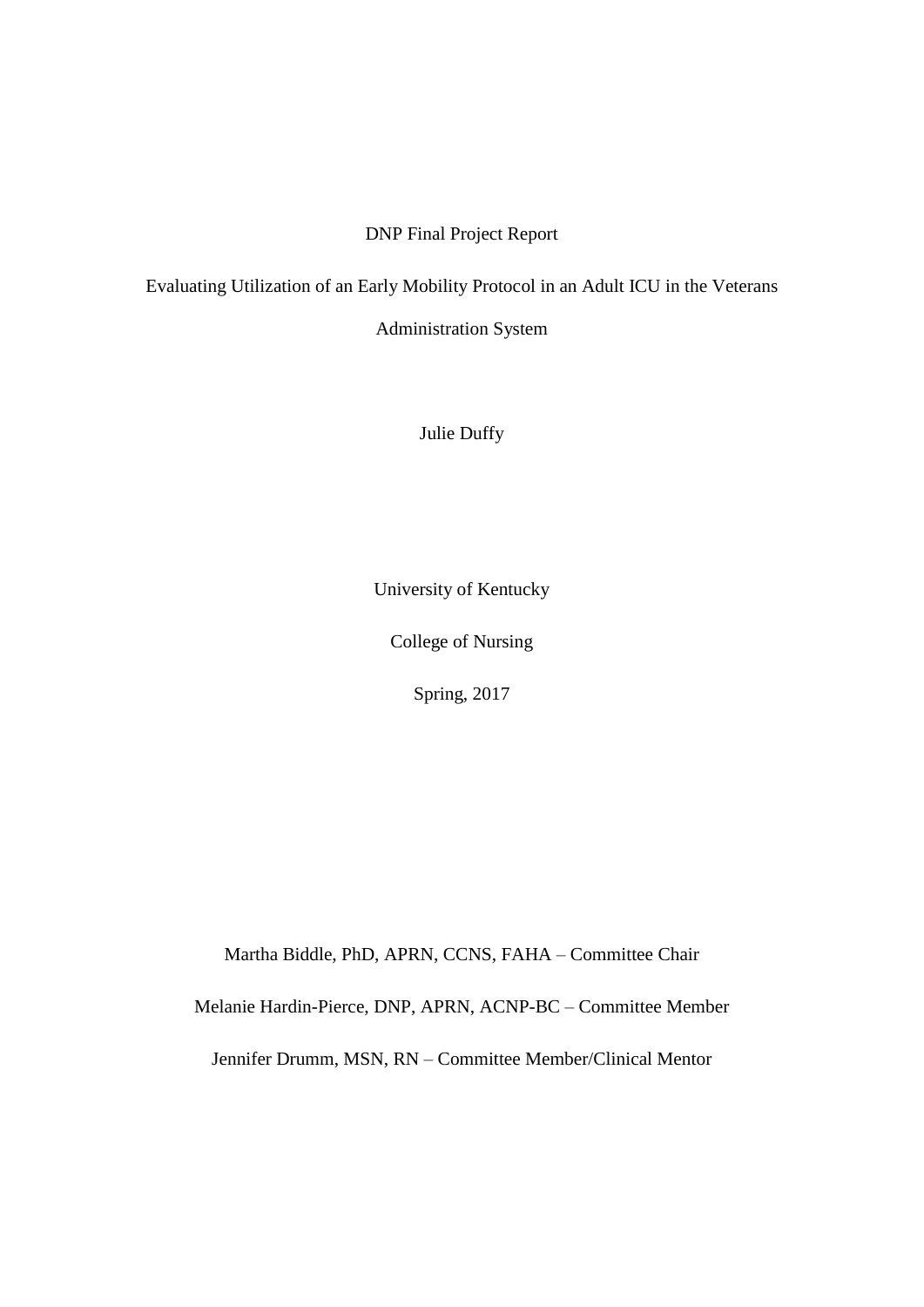#### **Acknowledgements**

I would like to express my gratitude to my advisor and instructor Dr. Martha Biddle, who has not only taught me the capabilities of clinical nurse specialists, but personally demonstrated the abilities and impact that clinical nurse specialists can have in the health care environment. You were always there for guidance and advice when needed, but you also knew when to let me stand on my own and learn from my experiences. My thanks also goes to my committee member, Dr. Melanie Hardin-Pierce, who was instrumental in development of my proposal and the IRB submission process. Your passion for improving the healthcare experience for high acuity patients is evident in your actions and guidance. Special thanks as well for my preceptor, clinical mentor and committee member, Ms. Jennifer Drumm. Regardless of your busy schedule and many duties you always had time for me and made it your personal mission to ensure I had whatever I needed to have a fulfilling clinical experience as well as the resources needed to make this project a success. Your assistance in navigating the VA system was invaluable. I could not have asked for a better support system in a committee, and I will carry all the guidance I received with me to utilize in my future endeavours.

I would also like to thank the U.S. Army Nurse Corps for providing me with this amazing opportunity to obtain my DNP degree, and to the University of Kentucky College of Nursing for allowing me to pursue it within their program.

iii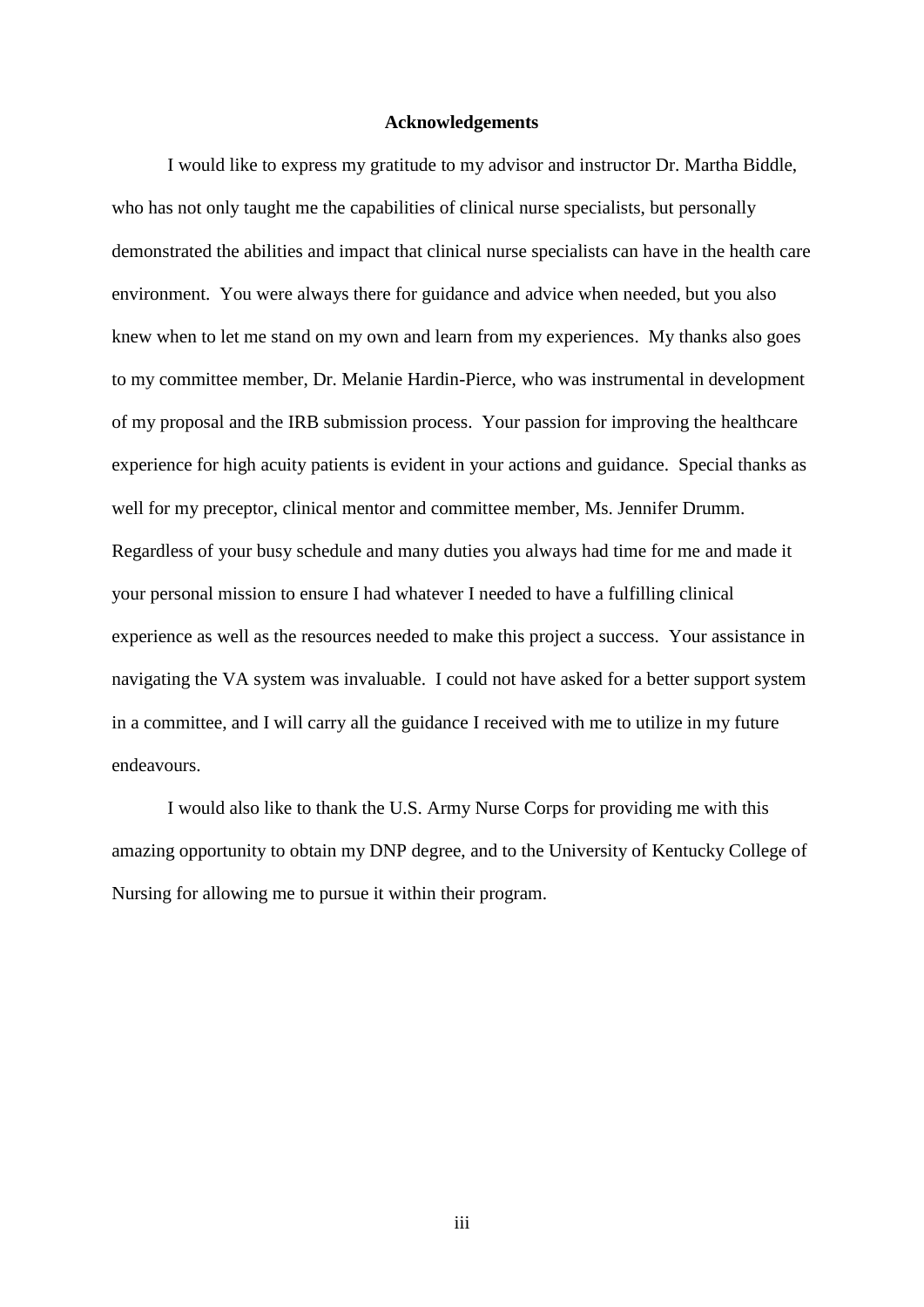## Table of Contents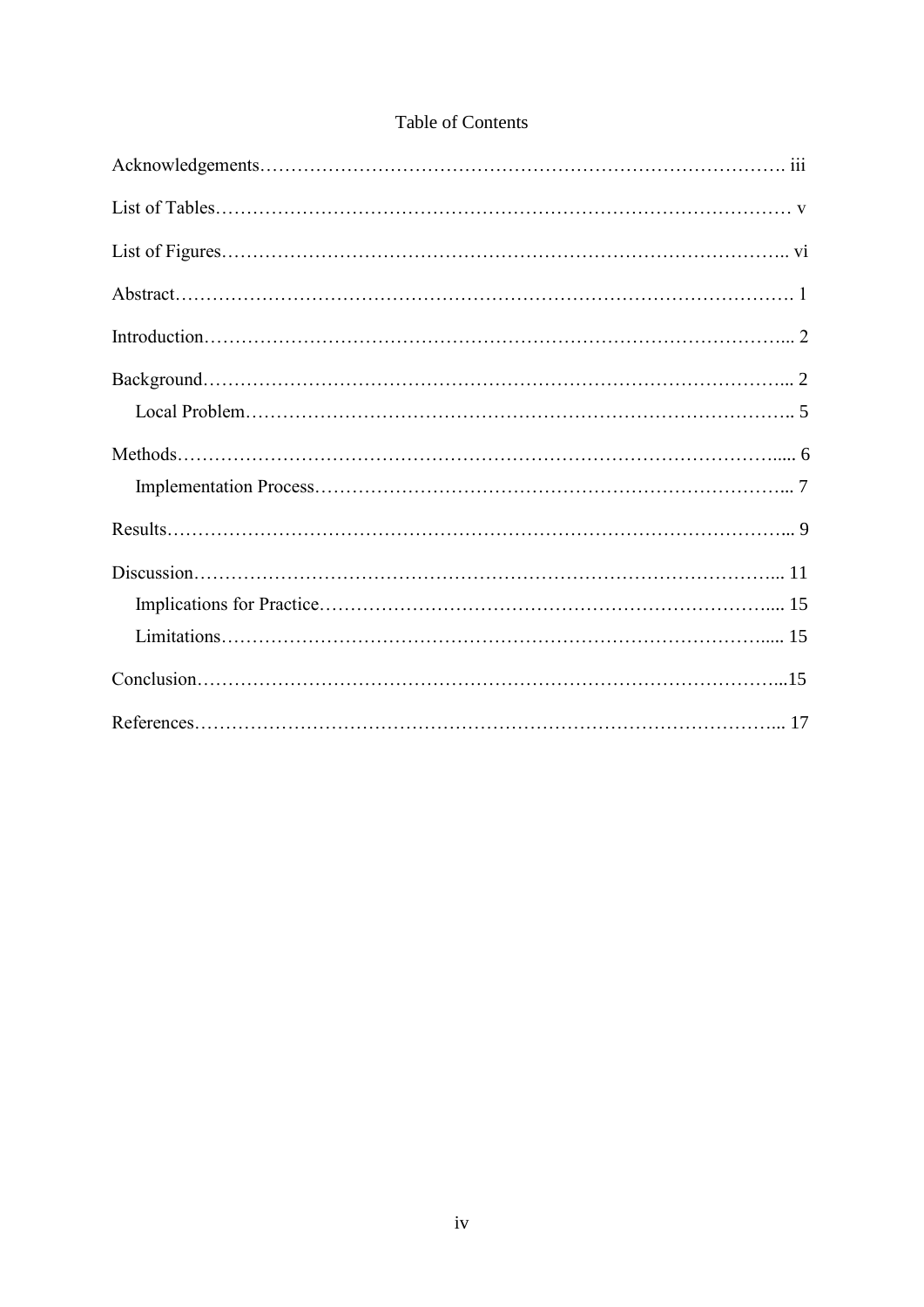### **List of Tables**

|--|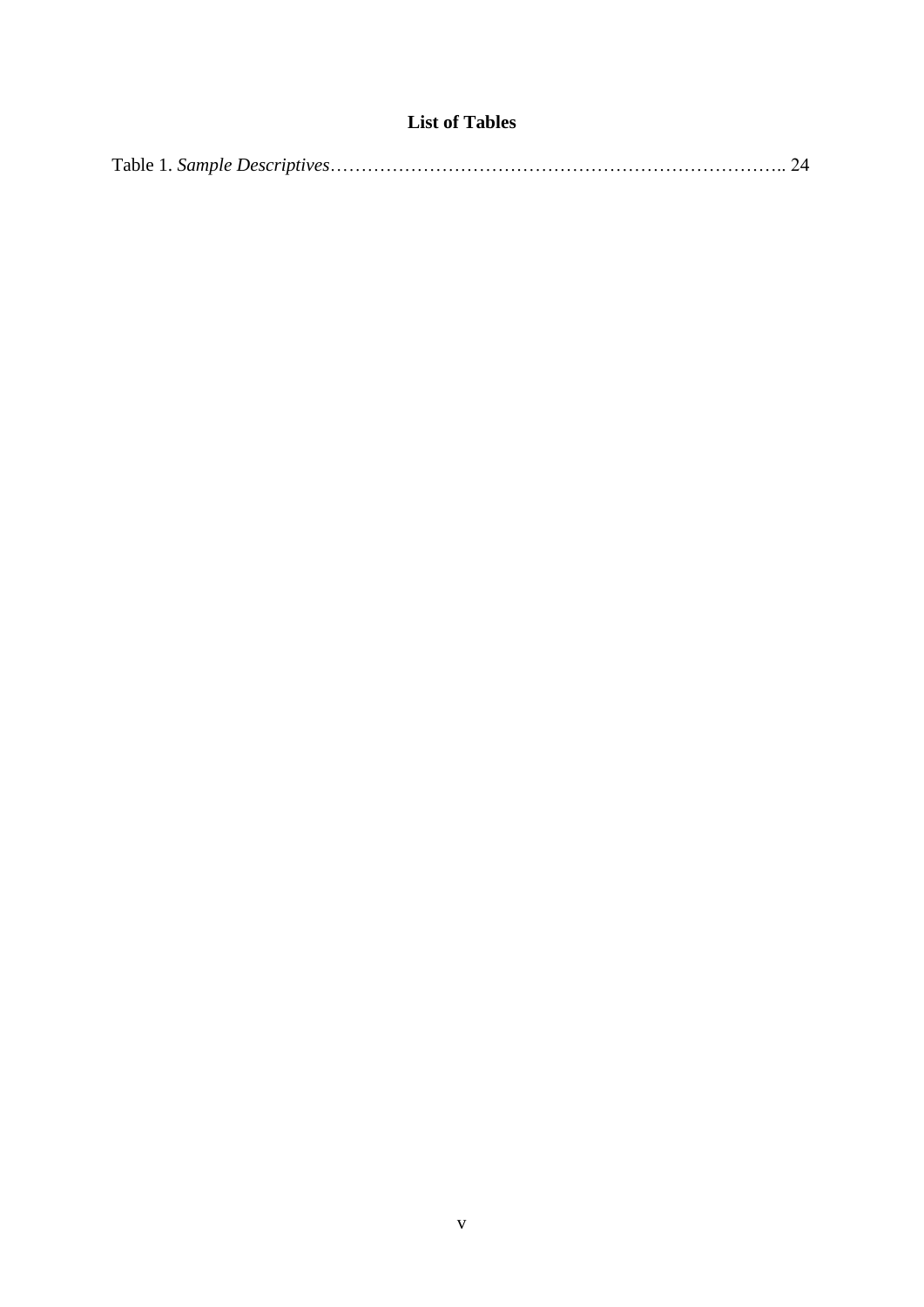## **List of Figures**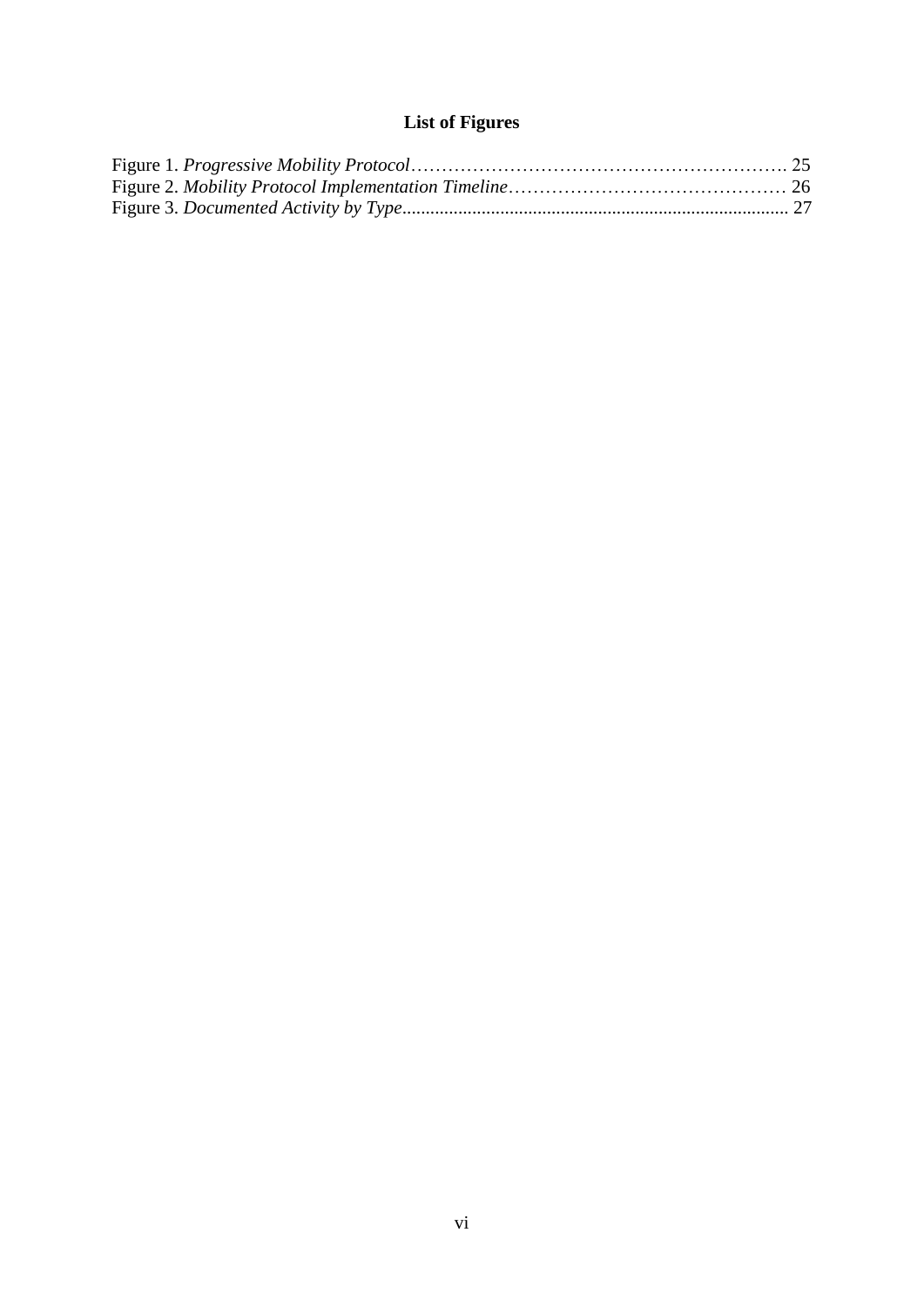#### **Abstract**

**Purpose:** To evaluate ICU staff's adherence to a new progressive mobility protocol as part of a quality improvement project in an adult medical-surgical intensive care unit (ICU). **Background:** Bedrest can lead to complications for hospitalized patients and current literature supports that mobility within the ICU is safe and feasible for critically ill patients. Current evidence based literature identifies barriers to patient mobilization which can be addressed through implementation of a mobility protocol. Utilization of mobility protocols is one way to improve quality of care and prevent common bedrest complications in the critically ill patient population.

**Methods:** Retrospective medical record reviews were conducted pre (n=65) and post (n=54) implementation of the mobility protocol to provide descriptive data regarding staff adherence to the protocol and improvement in unit mobility practices. Activity orders, activity occurrences and type, as well as nurses' documentation of the protocol phase in admission and daily re-assessments were evaluated.

**Results:** Documentation of activity orders from providers was less than 70% (35 out of 54) after implementation of the protocol. Eighty-one percent (44 out of 54) of the medical records reviewed had mobility phase assessed and documented by nurses on the admission assessment. Shift re-assessment of the patients' mobility phase was low at 41% (22 out of 54) after implementation of the mobility protocol.

**Conclusion:** Improvement of utilization of the mobility protocol was seen over a six-month period with expanded mobility activities being documented by nursing staff. Additional refinement of the protocol will require more time and effort from key stakeholders and unit champions to improve staff adherence.

Keywords: mobility, protocol, ICU, evaluation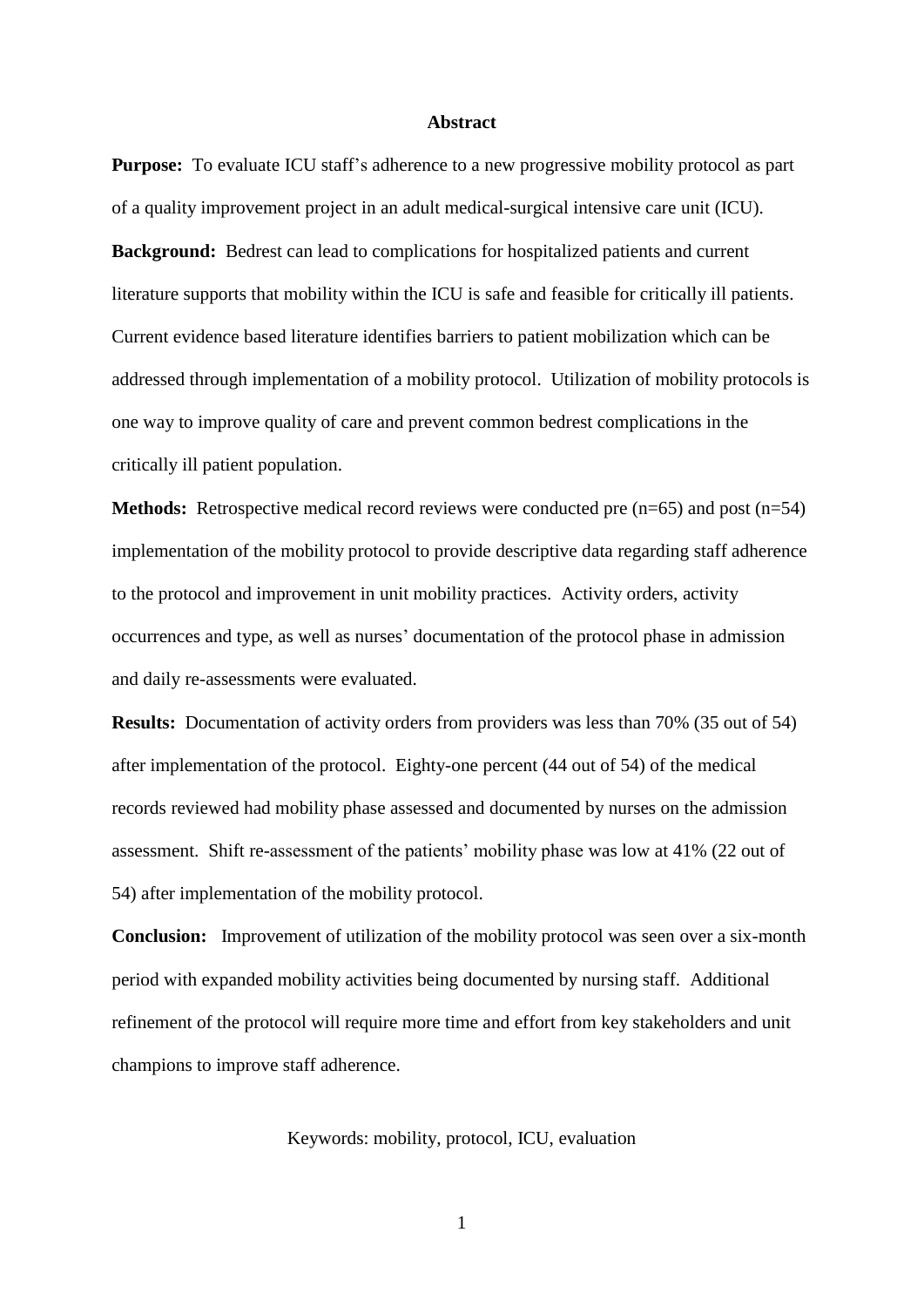#### **Introduction**

In recent years, early progressive mobility of patients in the intensive care unit (ICU) has become a common theme for research and quality improvement initiatives. Researchers have reported that early progressive mobility is safe and feasible for critically ill patients (Adler & Malone, 2012; Bailey et al., 2007; Bourdin et al., 2010; Clark, 2012; Kalisch & Dabney, 2013; Kress, 2009). The goal of early progressive mobility is to prevent complications of bedrest that are commonly experienced by ICU patients. Complications can include pressure ulcers and skin breakdown (Brower, 2009; Teasell & Dittmer, 1993; Winkelman, 2009) physical deconditioning (Brower, 2009; Winkelman, 2009), decreased perfusion (Brower, 2009; Winkelman, 2009), altered mood, anxiety (Winkelman, 2009), venous thromboembolism (Brower, 2009; Patel, Liberman, Gurka, Elpern, & Balk, 2005), as well as respiratory complications such as ventilator associated pneumonia and atelectasis (Brower, 2009; Patel et al., 2005; Teasell & Dittmer, 1993; Winkelman, 2009). This quality improvement project aims to improve early mobility practices within a VA Medical Center ICU through implementation of a mobility protocol, and evaluate compliance and outcomes six months post-implementation.

#### **Background**

Early mobility initiatives have been found to improve functional outcomes for patients in the ICU (Adler & Malone, 2012; Bailey et al., 2007; Fraser, Spiva, Forman, & Hallen, 2015; Klein, Mulkey, Bena, & Albert, 2015). Klein et al. (2015) conducted a comparative study of 637 patients (260 pre-intervention and 377 post-intervention) after implementation of a progressive mobility protocol and found an increase in the number of patients who were able to weight bear, pivot to chair, or walk increased from 21.2% preimplementation to 42.7% post-implementation in a neurologic ICU. The results of this study also demonstrated a decrease in hospital length of stay by 33%, a decrease in neurologic ICU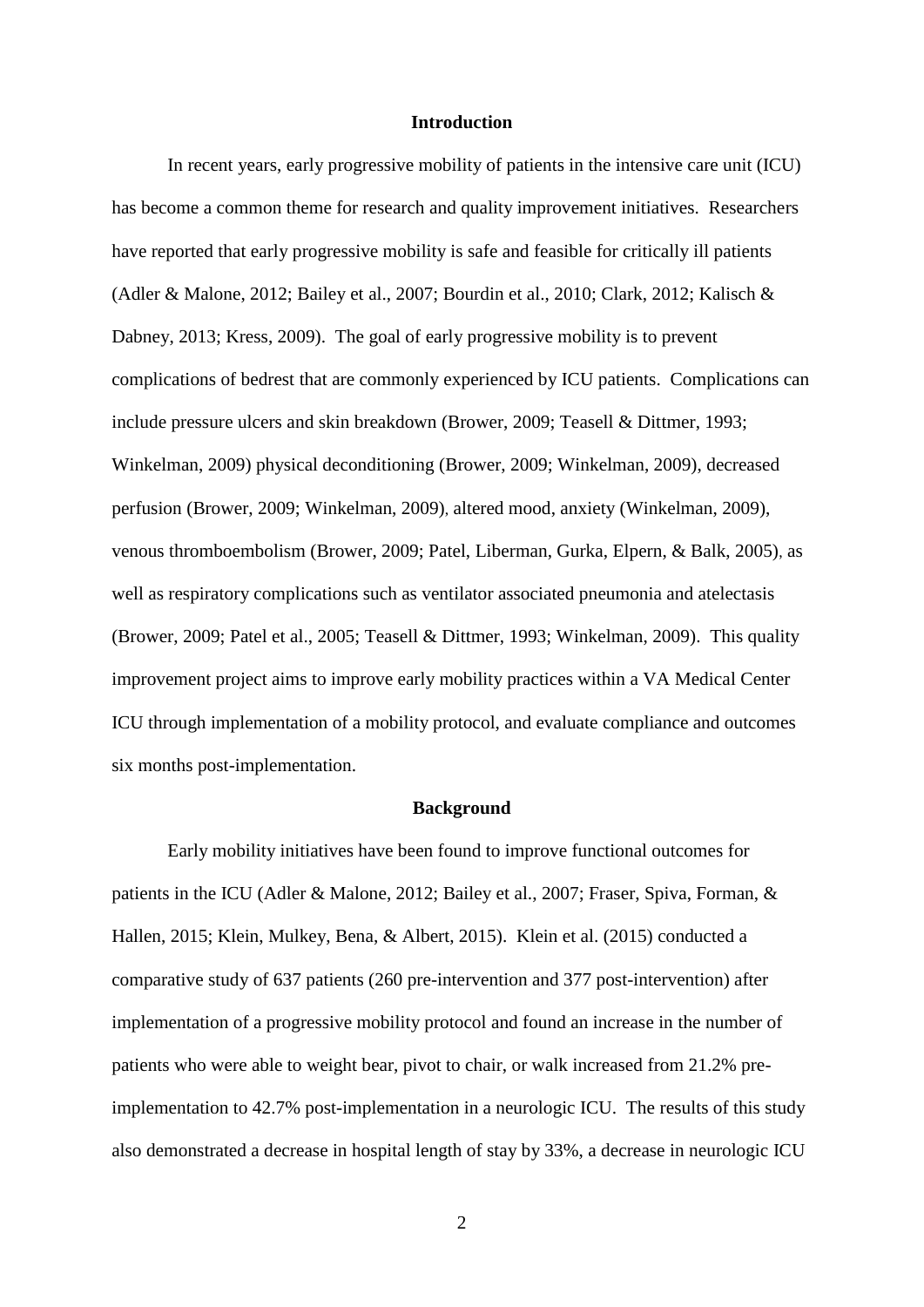length of stay by 45%, and an increase in the number of patients discharged to home versus a care facility by 11.3%. Similar results of early mobility improving patient function for surgical ICU patients were found in a randomized controlled trial conducted by Schaller and colleagues (Schaller et al., 2016). In this study, patients in the treatment group (n=104) had an increased mobilization level compared to the control group (n=96; *p<*0.0001), a decreased ICU length of stay (*p=*0.0054) and improved functional mobility at hospital discharge (*p=*0.0002) after treatment with goal-directed early mobility program. There was also an increase in the percentage of patients discharged to home versus care facilities for patients in the intervention group. Additional studies have also identified a decrease in the incidence or duration of delirium for ICU patients after the implementation of an early mobility initiative (Fraser et al., 2015; Needham & Korupolu, 2010; Schweickert et al., 2009). A treatment group with increased mobility was also associated with a decrease in falls, ventilator associated events, pressure ulcers, and catheter associated urinary tract infections when compared to a control group in study completed after implementation of a dedicated mobility team in a community hospital setting (Fraser et al., 2015). Early mobility programs have also been found to decrease time on mechanical ventilation for patients in the ICU (Balas et al., 2014; Dong, Yu, Sun, Fang, & Li, 2014; Schweickert et al., 2009). With this evidence, implementing a protocol that will increase early patient mobility is a priority to improve patient outcomes.

The complications of bedrest can have adverse impacts on a patient's recovery. In addition to the fiscal impact for healthcare institutions, critically ill patients often require longer lengths of stay and higher levels of care. A retrospective cohort analysis of 253 diverse U.S. hospitals in 2002 showed the mean cost of an ICU stay with mechanical ventilation was  $$31,574 +/- $41,570$  with an average length of stay (LOS) of 14.4 days  $+/-$ 15.8 days (Dasta, McLaughlin, Mody, & Piech, 2005). For ICU patients without mechanical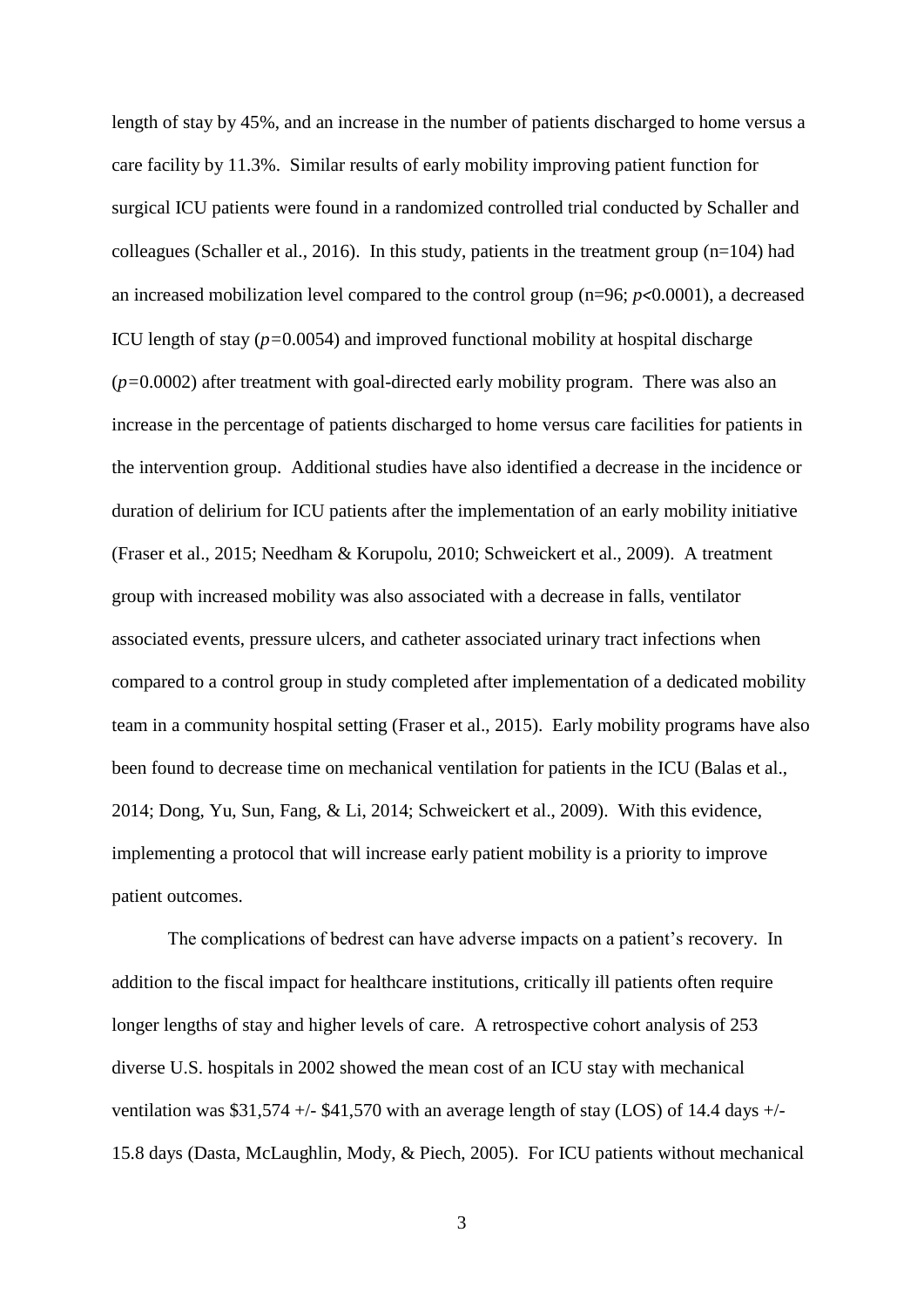ventilation, the cost was  $$12,931 +/- $20,569$  with an average LOS 8.5 days  $+/- 10.5$ . Another risk of bedrest is the development of hospital acquired pneumonia and prolonged ventilation for patients in an ICU setting. According to a retrospective study conducted in an insurance claims database, costs associated with the treatment of patients with infections of *Staphylococcus aureus* and *Pseudomonas aeruginosa* pneumonia, had longer hospital and ICU LOSs compared to those without a diagnosis of pneumonia (Kyaw et al., 2015). Kyaw et al. (2015) identified a higher rate of mechanical ventilation, mortality, and increased hospital costs by approximately 15% in the ICU population diagnosed with pneumonia. While literature quantifying costs and cost benefits associated with implementing a mobility program in the ICU are scarce (Knoblauch, Bettis, Lundy, & Meldrum, 2013), adverse outcomes and their associated costs can often be reduced through early mobility programs. These cost savings can be realized through faster healing times, a lack of additional costs for adverse hospital acquired events or conditions, and shorter length of stay in both the ICU and hospital (Corcoran et al., 2017; Fraser et al., 2015; Knoblauch et al., 2013; Lord, 2013).

Progressive mobility protocols are often implemented in ICU settings to combat potential side effects of bedrest, and to improve both quality of care and patient outcomes by decreasing ICU and hospital LOS (Dubb et al., 2016; Truong, 2009). The American Association of Critical-Care Nurses (AACN), the professional national organization representing critical care nurses, has released recommendations for the inclusion and implementation of an early progressive mobility protocol (American Association of Critical-Care Nurses, 2015).

A systematic review of mobility protocols conducted by Dubb and colleagues (2016) identified barriers and intervention strategies associated with early mobility of patients in the ICU. They identified four categories of barriers to mobility in the ICU: patient-related, structural, cultural, and process. Hemodynamic stability, medical devices, level of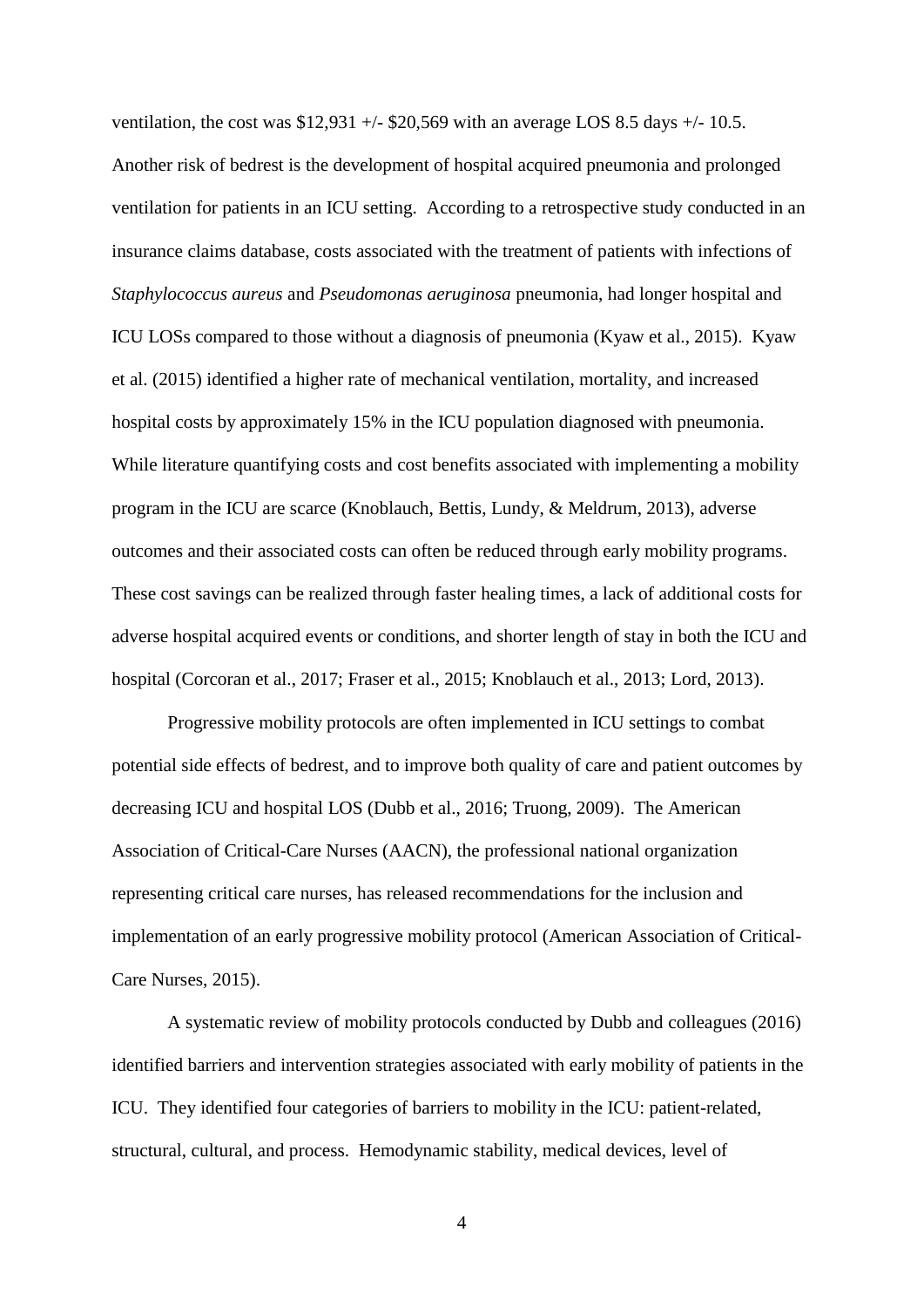consciousness and sedation were identified and categorized as patient-related barriers. Structural barriers included inadequate staff, lack of an organized program, and inadequate training. Cultural barriers included mobility not being a priority in the units, inadequate staff knowledge regarding the benefits, safety, and techniques of patient mobility, as well as low morale among staff. Process barriers were things such as lack of coordination between the care team members and issues with physician orders. The authors identified strategies to address these barriers to include increasing ICU staff, additional education for nursing staff, improving communication and coordination among the multidisciplinary team, mobility protocols, purchasing equipment, mobility champions, daily interprofessional rounds, and easier documentation for staff.

With initiation of these types of strategies to improve patient care and outcomes, evaluation for effectiveness is required in order to ensure the implementation process is successful.

#### **Local Problem**

A lack of mobility in the ICU patient population recently came to the attention of clinical leaders in a 13 bed medical-surgical ICU in a small medical center located in the south eastern United States. A lack of activity orders was identified as one barrier to patient mobility within the unit, there were only few cases of documented patient activities other than "bedrest," "turn every two hours," and "range of motion" in the nursing flowsheets. Another barrier reported by nurses included waiting for physical therapy consults that were automatically generated based on answers to questions in the patients' electronic admission assessment documents. A large number of physical therapy consults were being generated through the process, however, the facility only employs inpatient physical therapists to round in the 96 bed hospital facility. As a result, many of the consults were chart reviewed and dismissed without the nurses' knowledge, leaving the nurse waiting to mobilize the patient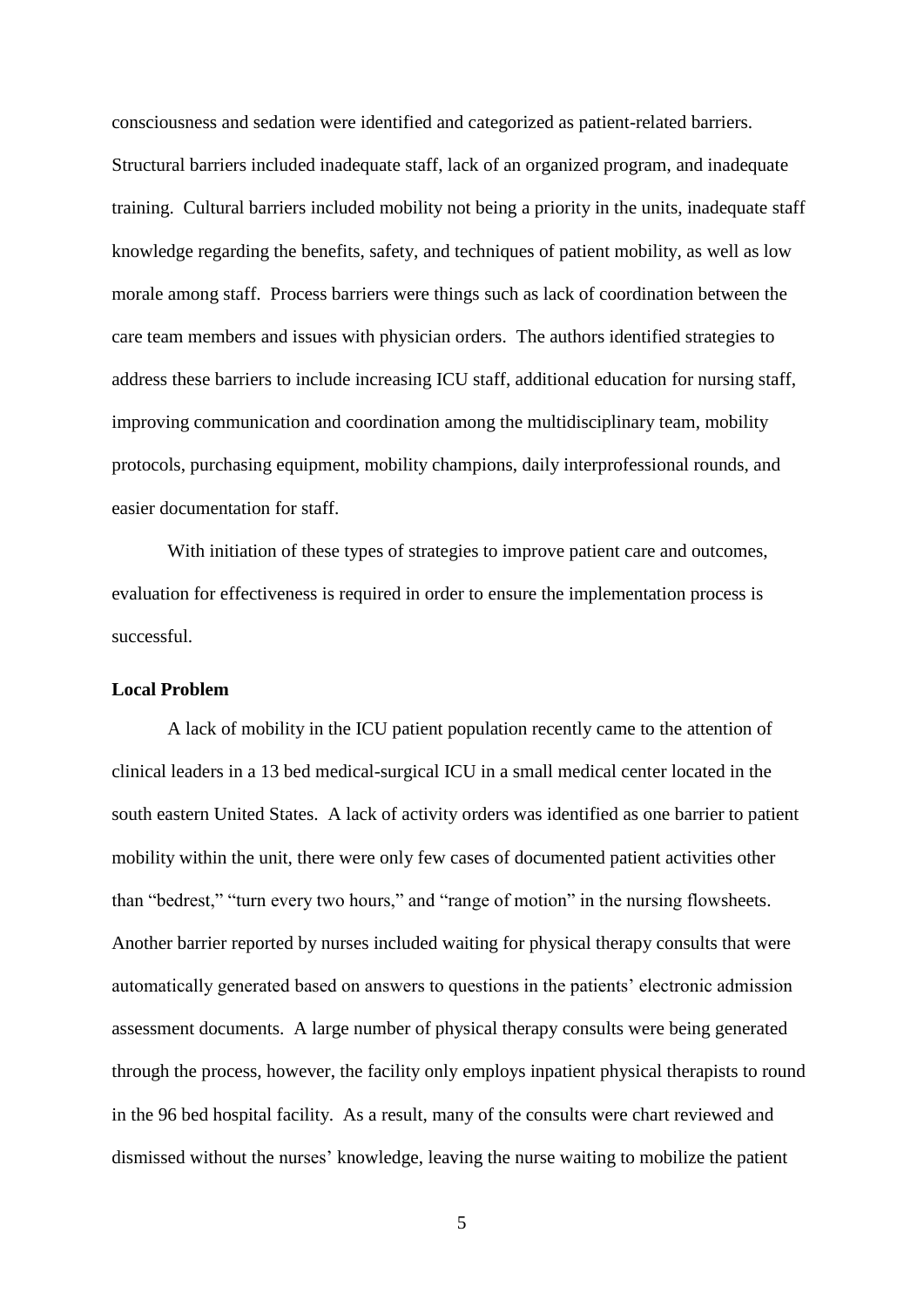for a physical therapy consult visit that had been cancelled. There was no guideline or protocol being followed for early mobility intervention within the unit or hospital. And in a survey of staff, a lack of adequate staffing and equipment (especially medical recliners) was identified as common mobility barriers within the facility.

With the problem identified, a multidisciplinary mobility committee was formed, and charged with the task of developing an early progressive mobility protocol that could be implemented within the ICU and other acute care units in order to improve the mobility practices of staff in the care of their ICU patients, while also improving the patient outcomes.

#### **Methods**

Approval for the project was obtained from the appropriate institutional review board. The implementation of the mobility protocol took place in a VA Medical center, and this evaluation of staff adherence to the mobility protocol and patient outcomes focused on the 13 bed ICU. A retrospective review of electronic medical records was conducted for adult patients (age 18-89) admitted to the ICU between November 1, 2015-November 30, 2015 (pre-implementation and development of the mobility committee), and November 1, 2016- November 30, 2016 (six months post-implementation). Based on historical census data, 65 charts were to be reviewed for each time period. Due to the demographic of the hospital, only adult patients were included for review. As the nature of the protocol was to be applicable to every patient in the ICU, all admitted patient medical records were included for review during the selected timeframes. Any patient over the age of 89 was excluded for patient confidentiality reasons, and patient gender was not collected as a data point for the same reason. No identifying staff information was collected during the review in order to maintain staff confidentiality.

Measures of adherence included the presence of activity orders, documentation of activity level or phase according to the protocol, and documented patient activities. To gain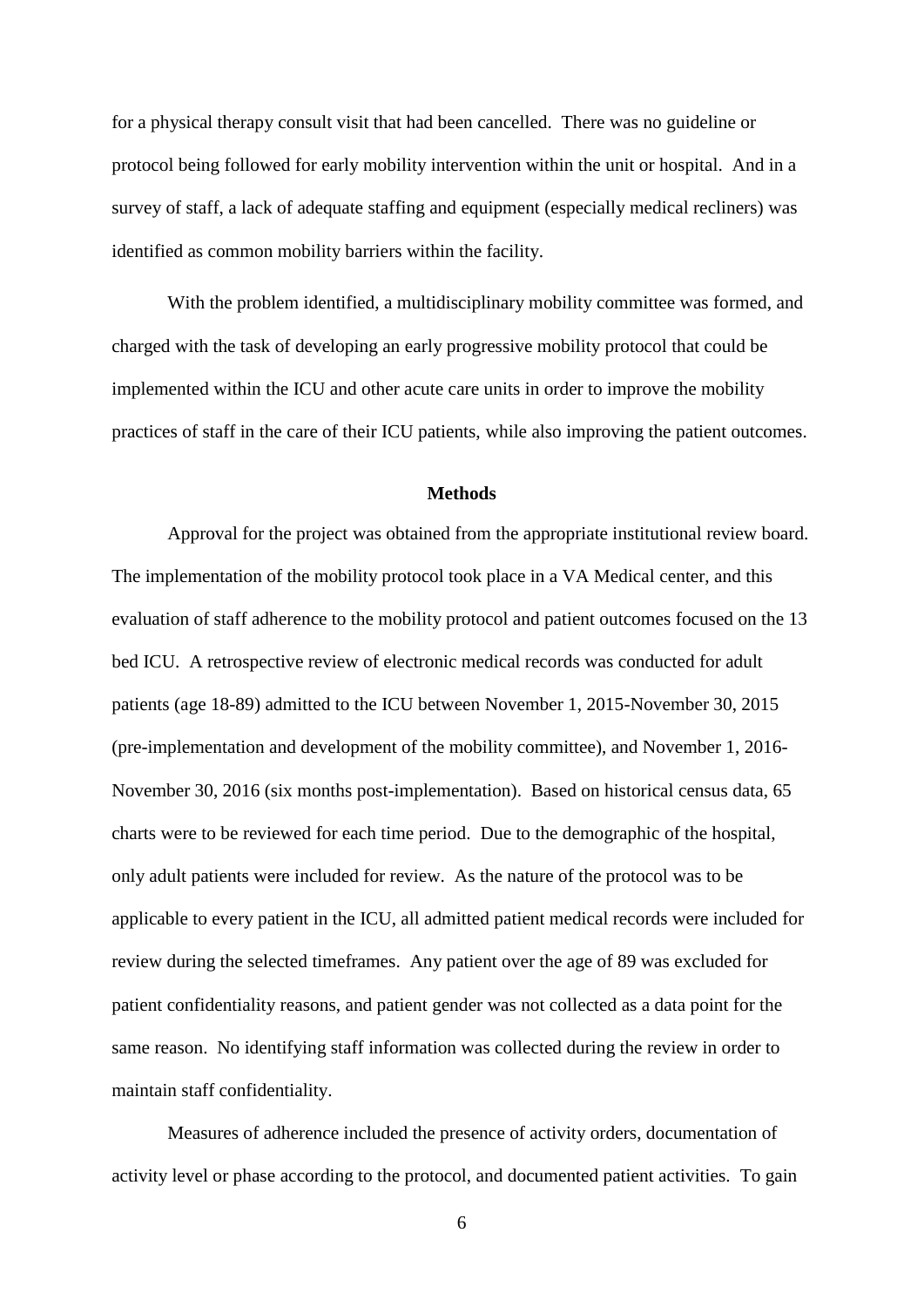further information regarding the ICU population during the two time periods APACHE II (Acute Physiology and Chronic Health) score within 24 hours of admission to ICU, ICU LOS, ventilator days, ventilator associated events, and pressure ulcer prevalence was also examined. Descriptive statistics were utilized to analyse the data collected during the review. Data was analysed using SPSS version 22.

#### **Implementation Process**

 After a comprehensive review of evidence based literature, the multidisciplinary mobility committee followed the AACN Roadmap for Implementing Change (aacn.org) to develop and implement an early progressive mobility protocol that could be applied throughout all patient care units in the hospital, to include the ICU. The protocol was designed to provide continuity of mobility care for patients as they transfer to units with different levels of care. The protocol was broken down into different phases of mobility, each with descriptive factors to assist staff in determining the appropriate phase for each patient. The protocol provided a list of appropriate progressive mobility activities that could be performed by patients in each phase of the mobility protocol (for protocol see **Figure 1.**). A kick-off event was held and the protocol implemented throughout the hospital in May 2016, with the ICU having been a pilot unit one month prior to hospital wide deployment. The development and implementation of an early mobility protocol and corresponding order set would provide a focal point for all multidisciplinary staff to facilitate the mobility plan of care and teamwork required to achieve the specific mobility goals for each patient.

Key stakeholders from all patient areas included doctors, nurse practitioners, physician assistants, staff nurses, nursing assistants, physical therapists, clinical nurse experts, unit managers, and respiratory therapy who were critical to the team due to the possibility of mobilizing patients on mechanical ventilation in the ICU. The mobility committee developed a survey that was given to all key stakeholder groups to determine the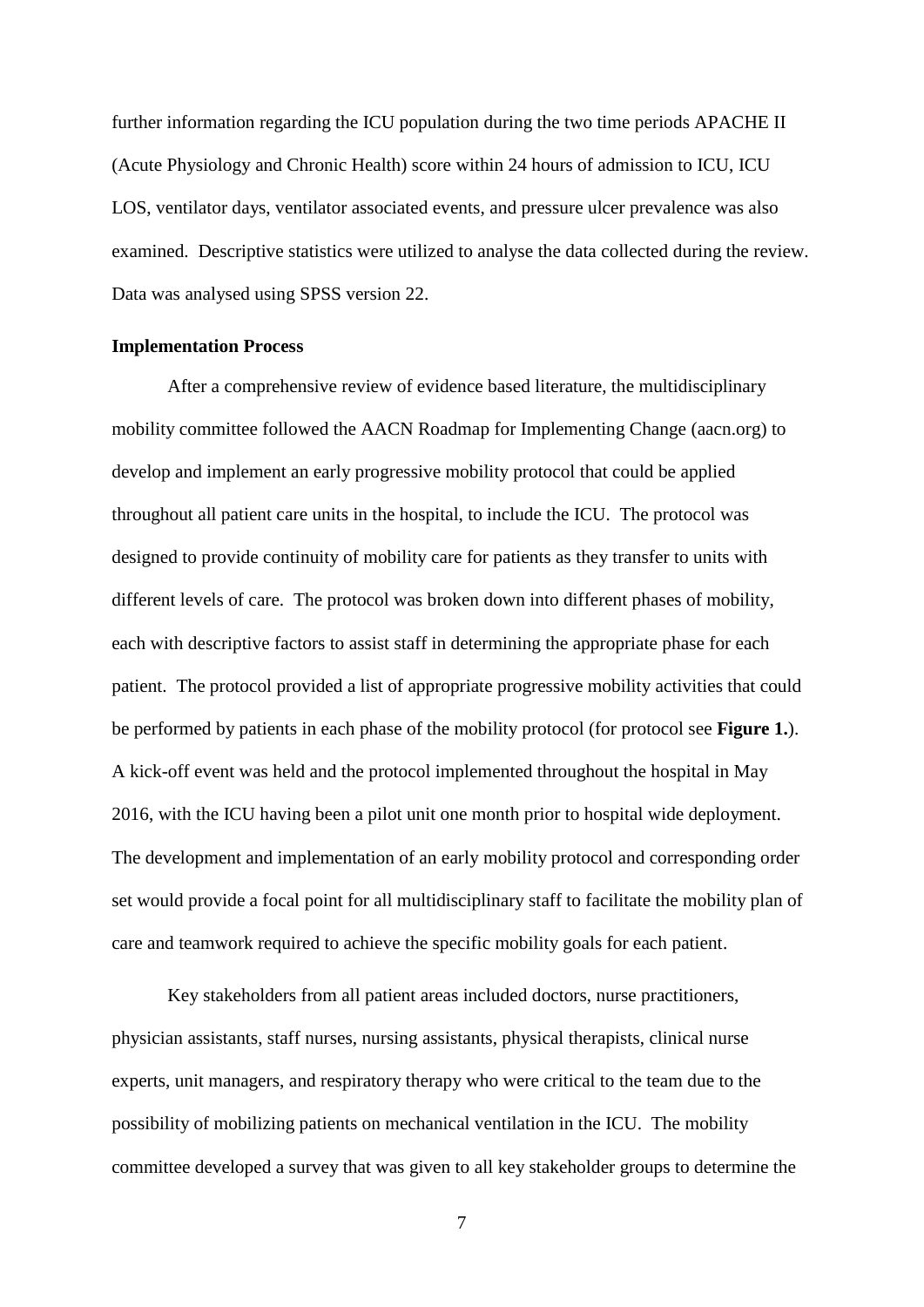group's knowledge regarding the importance of early mobility for patients, and staff's readiness for an early progressive mobility initiative within the hospital units. Based on the survey results, informational sessions were developed and disseminated at the unit level regarding the importance of mobility based on evidence based guidelines and the current protocol to improve mobility for patients while admitted to the hospital.

An evaluation of needed equipment for mobility assistance was performed and resulted in additional gait belts and walkers, as well as purchasing additional patient recliners to ensure that a recliner could be found in every patient room to prevent staff from spending time searching for chairs, or patients being confined to the bed until a patient chair became available from another room. The new protocol was circulated through the units on multiple occasions to gain feedback and suggested revisions before finalization. After a thorough review evidence based practice (EBP) mobility guidelines and the staff surveys, communication was identified as a barrier that the mobility protocol would need to address for successful implementation (Balas et al., 2013; Barber et al., 2014). To address this potential barrier, the order set was updated to include an order for the progressive mobility protocol, as well as to allow for the nurses to add the order into their nursing flow sheet. Based on research, whiteboards were also obtained and placed in each patient room as a means to improve communication and patient satisfaction (Sehgal, Green, Vidyarthi, Blegen, & Wachter, 2010; Singh et al., 2011; Tan, Evans, Braddock, & Shieh, 2013). The whiteboards serve as a visual reminder to staff and patients of the importance of mobility, as well as a communication tool among patients and staff members of all disciplines. See

#### **Figure 2**.

Unit champions were available as a resource to staff and worked to ensure understanding and expectations of the new mobility protocol by staff on the units. Due to the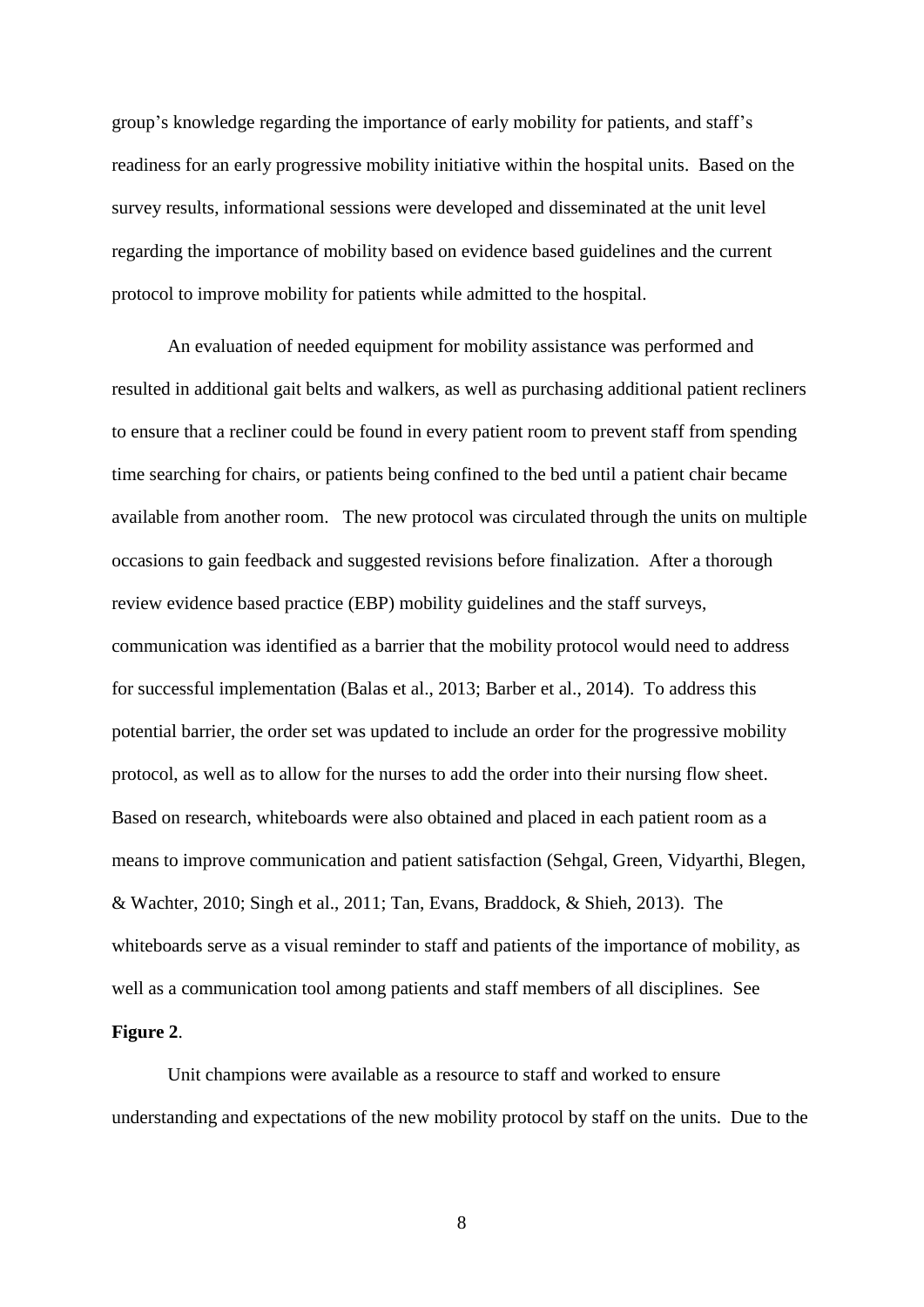complex nature of ICU patients in relation to mobility, this unit was chosen to evaluate use of the nurse driven early mobility protocol.

This quality improvement project was implemented to evaluate staff's adherence to a new mobility protocol. The project describes mobility practices within the ICU prior to the mobility protocol implementation and six months after implementation. The information gained from this project will be used to inform future steps to address adherence of the mobility protocol in the intensive care unit.

#### **Results**

Data from 65 medical records (MR) were reviewed during November, 2015 prior to the implementation of the mobility protocol. Fifty-four medical records were reviewed during November, 2016, six months after the implementation of the mobility protocol. Patients were not followed longitudinally. See **Table 1.** From the 65 MR reviewed from the pre-implementation time period, 20 (31%) did not have activity orders. Of the 45 MRs with activity orders, one order was for "turn every two hours", and four MRs had activity orders for "bedrest". Sixty-five percent of the MRs reviewed had one or more types of activity documented. Twenty-two percent of these MRs had two or more types of activity, and only one MR had three types of activity documented by staff. The total number of documented occurrences of activity for patients in the pre-implementation group was 352 during a total of 269 ICU days.

Of the 54 MRs reviewed from the post-implementation time period, 35% did not have activity orders while admitted to the ICU. Of the 35 MRs with activity orders, 31% of the activity orders were for the new mobility protocol, while 66% of MRs had some other form of activity order. Eleven percent of the MRs with other activity orders were written as "bedrest". As part of the new protocol, the nurses were required to document the activity level or protocol phase both on patient admission and then every shift. This documentation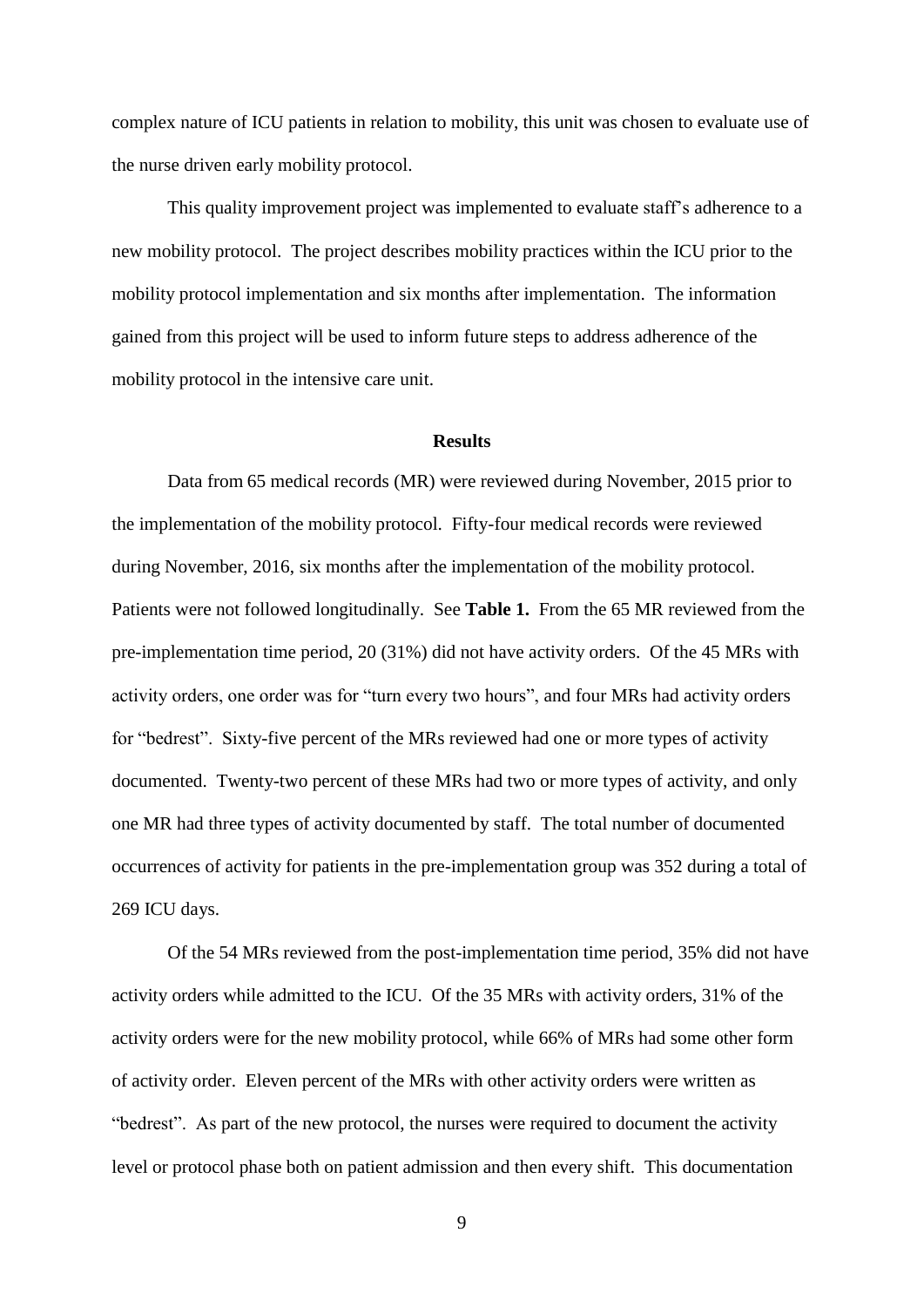included the patients' mobility status prior to admission, and their mobility progress throughout their hospitalization. Of the 54 post-implementation MRs, 81% had mobility phase documented on admission. Reasons given by nursing staff for not documenting the mobility phase on admission included altered mental status in five records, patient sedated/intubated in two records, and 3 MRs did not have a reasons for lack of mobility phase documentation. The mobility phase was documented every shift in 41% of the MRs. See **Figure 3**. The total number of documented occurrences of activity for patients in the postimplementation group was 165 during a total of 220 ICU days.

A surveillance study was conducted and reported 3 instances of stage II hospital acquired pressure ulcers in patients in the ICU during the pre-implementation time period. A similar surveillance study was conducted during the post-implementation time period and reported only two occurrences of hospital acquired pressure ulcers in patients in the ICU. According to hospital quality improvement data, there were no episodes of ventilator associated events reported in ICU patients during the pre or post implementation time periods.

Additional data from the project during the pre-implementation review, 10 MRs with activity orders, had no form of mobility documented by staff other than turning every two hours or bedrest. Similarly, nine MRs from post implementation had activity orders, but no documented activities. The ICU average LOS for this project was 3.2 days for preimplementation and 3.4 days for post-implementation review, suggesting several days for these patients where mobility was not documented as being addressed. In contrast to these findings, eight MRs without activity orders from the pre-implementation group had documented activities other than turning, and 10 MRs from the post-implementation group had activities documented in the absence of activity orders on the MR. For the preimplementation patients with bedrest orders, four had "out of bed to chair" documented in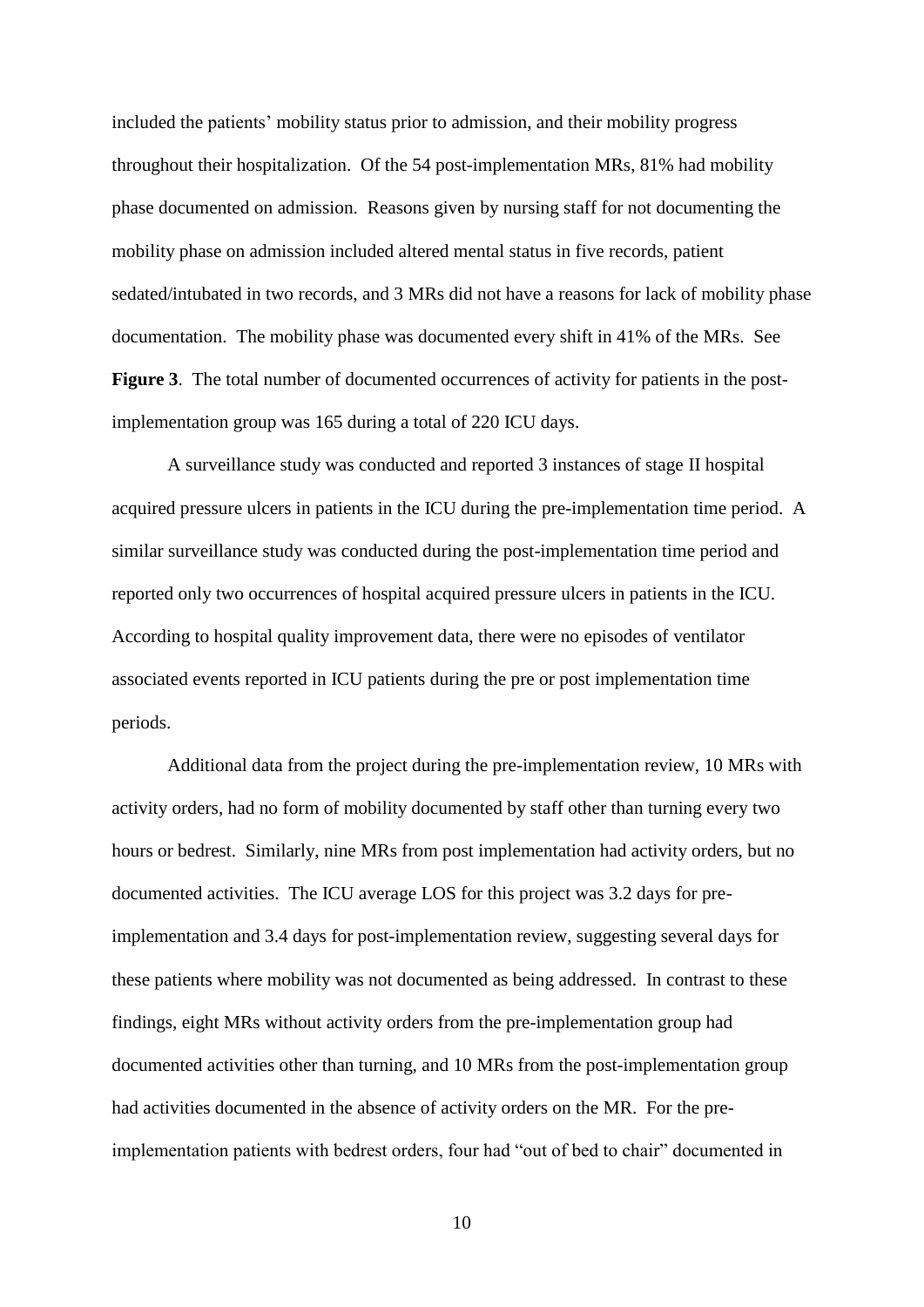their nursing flowsheets, and one patient with a "bedrest" order had "ambulation/out of bed to chair" documented for the post-implementation group. Mobility was added to the ICU multidisciplinary rounds checklist prior to protocol kick-off. If mobility was addressed in the morning rounds, it is possible the providers inadvertently did not update the patient's activity order for that day.

#### **Discussion**

The results of this project provide illustration that changing nursing practice in acute care healthcare settings does not occur quickly. While pre and post implementation groups were similar in characteristics (age, APACHE II scores, ICU LOS, and ventilator days), staff adherence to the new protocol did not reach desirable levels of 80% at six months post intervention as discussed by members of the mobility committee prior to implementation of the protocol. However, these results were similar to a study conducted by Dickinson and Tschannen (2013) who found only 71% mobility protocol compliance on initial evaluation that improved with time as change efforts continued. Initial mobility phase assessment and documentation improved after implementation due to inclusion in the patient's admission paperwork. Automatic physical therapy consults were eliminated, and therefore stopped the delay in nursing staff having to wait for a physical therapy consult before implementation of the mobility protocol. Physical therapy consults are now requested on an "as needed" basis based on the clinical judgement and collaboration of nursing, physician and advanced practice providers. However, adherence to documentation every shift by nursing staff was lower than anticipated. There was no improvement seen regarding the activity order documentation in the medical records by providers. These types of behavioural changes that are required of nursing and medical staff for new protocol implementation may take longer to become part of the care culture within the ICU.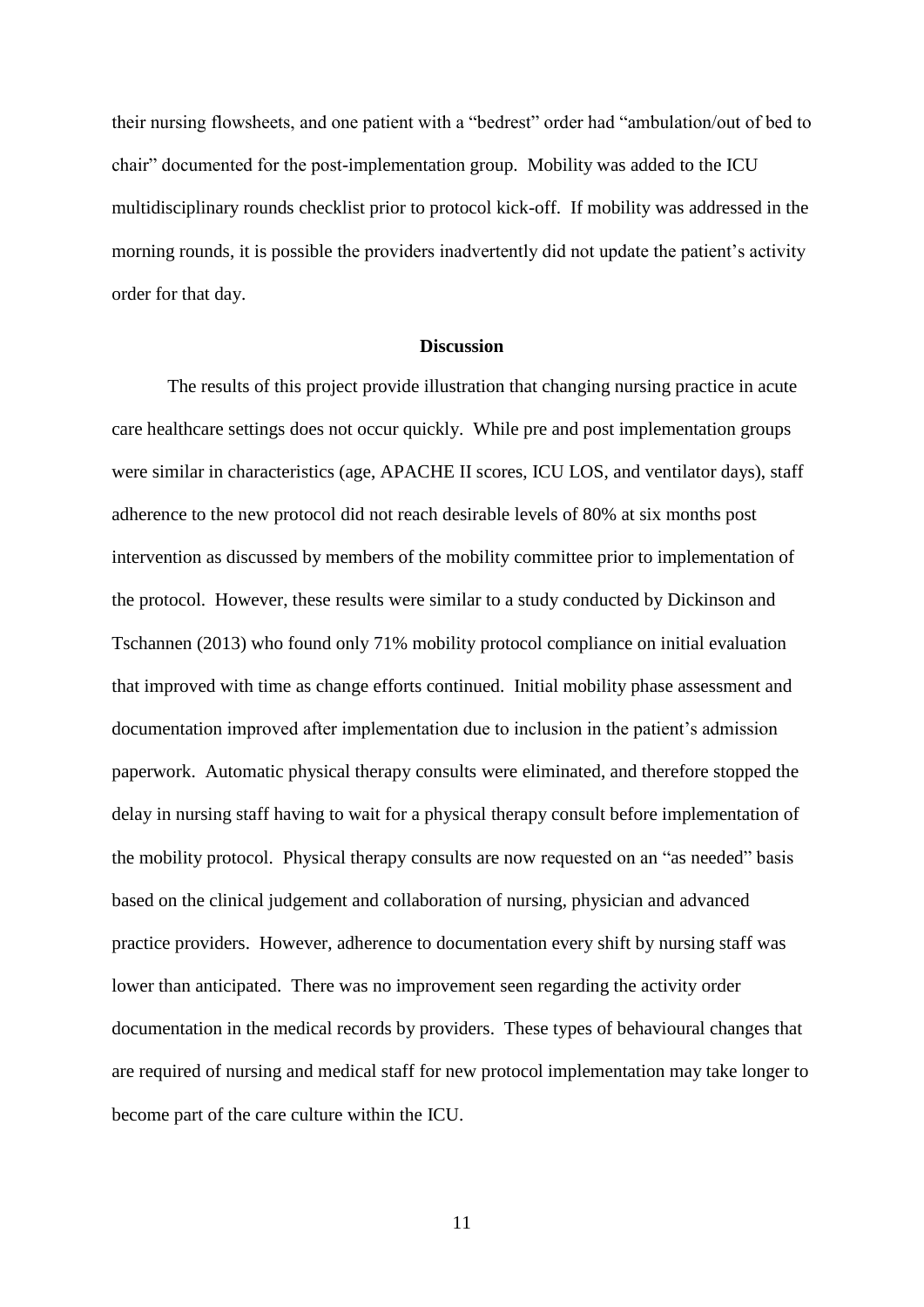Communication has been cited as a common barrier to mobility of patients, and the mobility committee wanted to make sure that was a barrier addressed with the protocol (Balas et al., 2013; Barber et al., 2014). Whiteboards have demonstrated effectiveness as communication tools within hospital facilities. Communication among physicians and ancillary staff, teamwork, and patient's awareness of goals has improved as a result of utilization of whiteboards (large dry erase boards posted in each patient's room). Whiteboards have also been effective for improving patient satisfaction (Sehgal et al., 2010; Singh et al., 2011; Tan et al., 2013). Based on such findings, healthcare facilities have utilized mobility whiteboards to improve communication among staff and patients with the implementation of their mobility protocols (Bradley, Dionne, VanNortwick, & Waugaman, n.d.; Manalo, Prestemon, Topley, & Zacharias, n.d.). Thus mobility whiteboards representing the new mobility protocol were also placed in each patient room as a tool to improve communication between the patients and multidisciplinary healthcare team for this improvement project. While whiteboard use was not addressed in this evaluation, effectiveness and use should be included in future evaluations.

The VAs mobility protocol is not fully integrated into practice at this time as evidenced by this project. However, there have been similar projects that have successfully initiated mobility programs. The University of North Carolina (UNC) Medical Center implemented an early mobility protocol in their surgical ICU and acute care setting with their "Let's Move It!" program. Success of the protocol was demonstrated through a decrease in DVTs, ventilator associated pneumonias, patient ventilator days, and increased patient activity (Manalo et al., n.d.). Duke Raleigh Hospital in Raleigh, North Carolina also had success with the implementation of a patient screening tool and mobility protocol based on defined and ordered activity levels. Using this tool, the authors reported average ventilator utilization decreased from 4.6 to 3.7 days in the medical-surgical ICU, while mobility in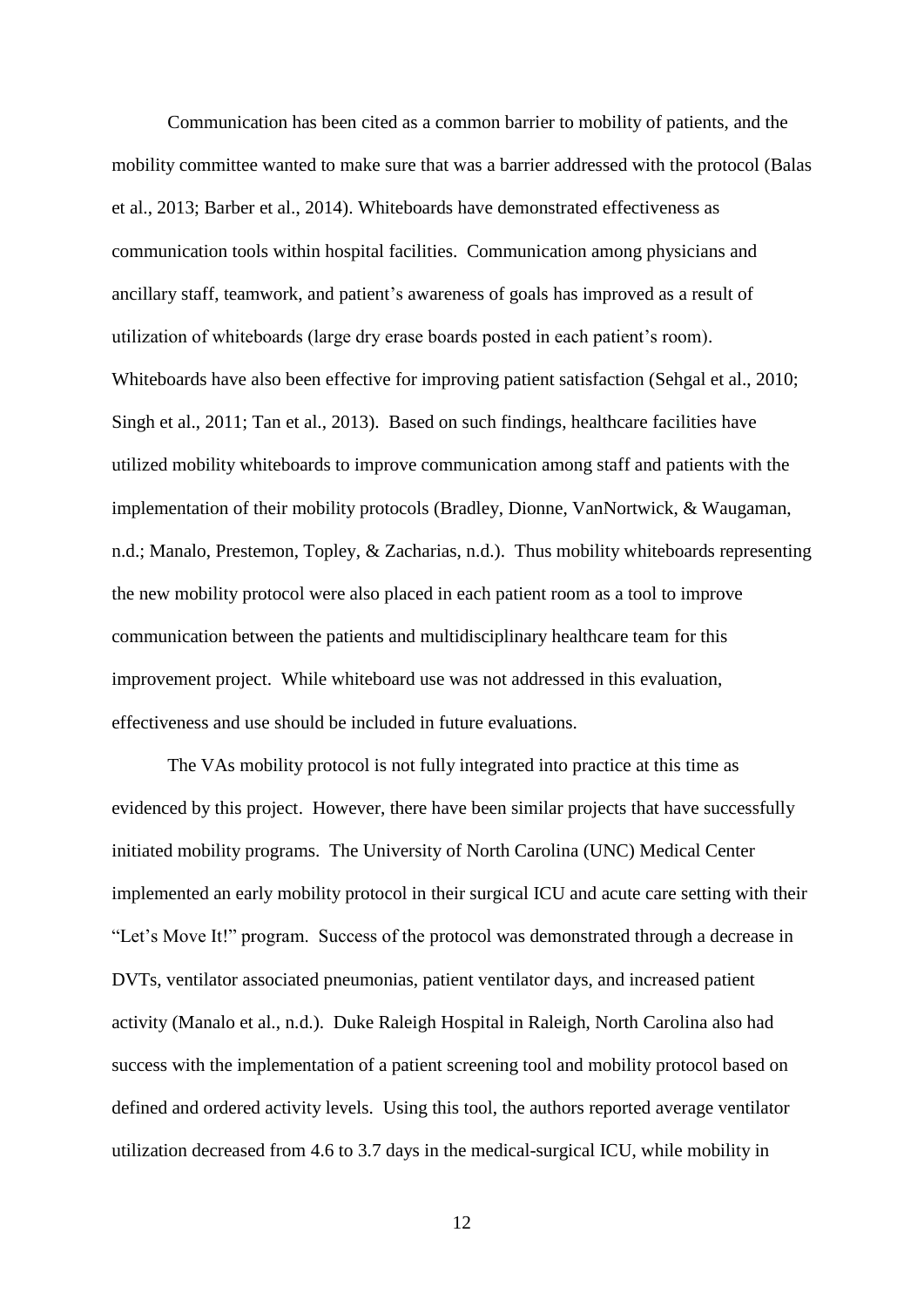ventilated patients increased from no mechanically ventilated patients mobilizing to 100% of mechanically ventilated patients performing some type of mobility according to protocol (Geyer, Leblanc, & Sibbach, n.d.). WakeMed Cary Hospital also found similar results to UNC Medical Center and Duke Raleigh Hospital after implementation of a mobility protocol with a reduction of ventilator days by 35%, and a decrease of ICU LOS by 1.38 days (Ritchie et al., n.d.). On the other hand, some projects have been implemented without seeing the desired or expected change in the quality metrics (Bassett, Vollman, Brandwene, & Murray, 2012; Booth et al., 2016; Clark, 2012; Zomorodi, 2012). Booth and colleagues (2016) performed an evaluation after implementation of a progressive mobility protocol in a trauma ICU. Outcomes measured included: 1) hospital and ICU stays; 2) ventilator days; 3) falls; 4) respiratory failure; 5) pneumonia; and 6) venous thromboembolism. The only significant difference in patient outcomes in this study was a decreased incidence of venous thromboembolism between the pre-intervention and the post-intervention cohort. One interesting similarity regarding Booth and colleagues (2016) and the VAs data was the observation that patients with activity orders only had "bedrest" documented by nursing staff on the medical record flowsheet. This may be related two of the commonly perceived barriers to patient mobility, lack of time and lack of staffing (Balas et al., 2013; Barber et al., 2014; S. Dafoe, Stiller, K., Chapman, M., 2015; Jolley, 2014; Zanni, 2010). Studies have demonstrated how an increase in staffing, or development of a dedicated mobility team can increase patient functional status and improve patient outcomes (Corcoran et al., 2017; Fraser et al., 2015; Knoblauch et al., 2013; Priest et al., 2016). Unfortunately, due to funding, this option may not be immediately obtainable for all facilities. This leads to close study of the initiatives that have successfully implemented mobility in the ICU population and how they identified barriers and overcame challenges with implementation.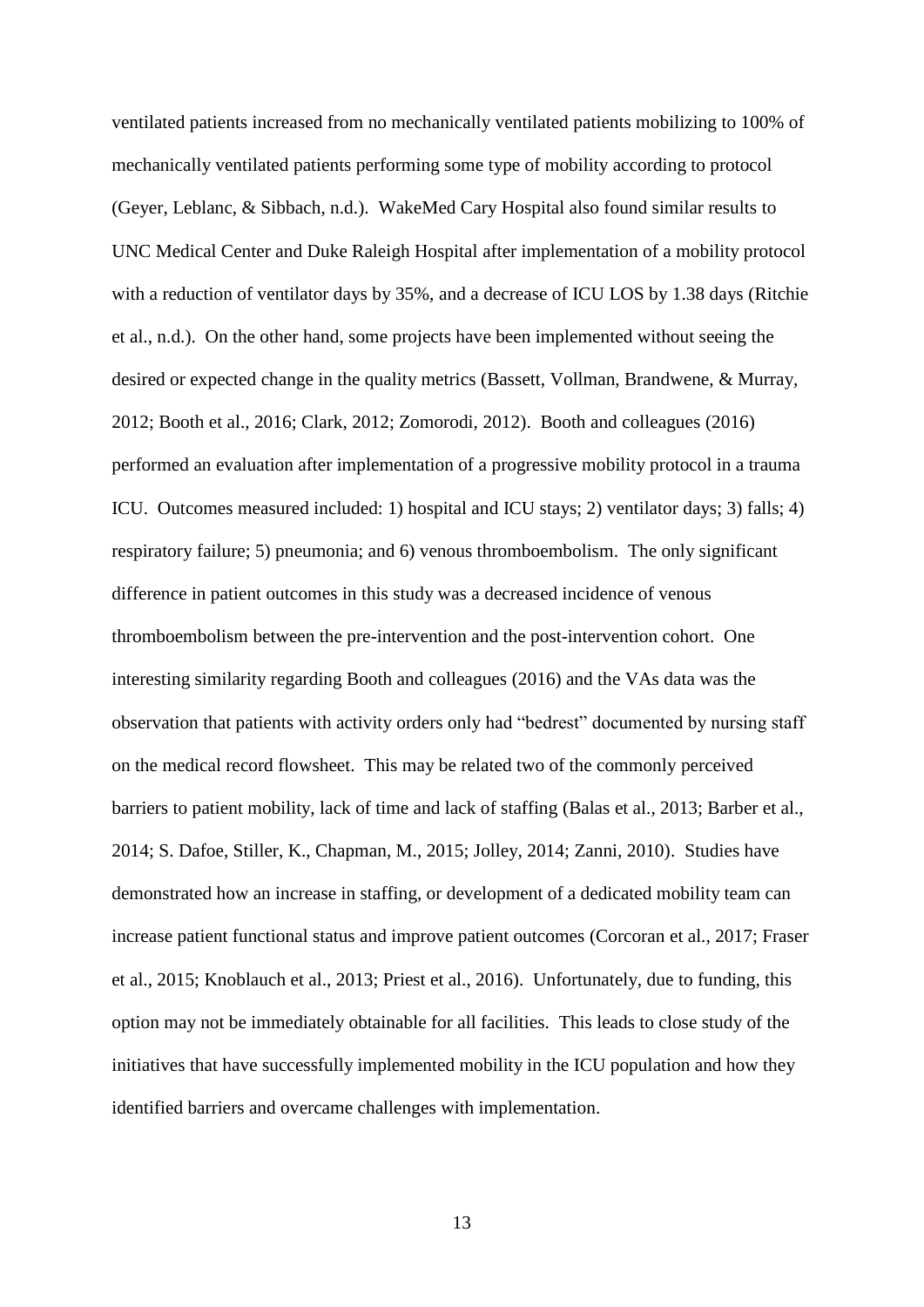Common challenges identified in similar early mobility quality improvement projects include lack of equipment (Conoway, Lee, & Wynn-Miller, 2016; S. Dafoe, Chapman, Edwards, & Stiller, 2015; Geyer et al., n.d.), workload and staffing shortages (Conoway et al., 2016; S. Dafoe et al., 2015; Geyer et al., n.d.; Manalo et al., n.d.; Messer, Comer, & Forst, 2015), fear, knowledge deficit, and staff resistance (Bradley et al., n.d.; Conoway et al., 2016; Geyer et al., n.d.). It was reported in these projects that re-education, consistent communication, shared responsibility and an increase in interdisciplinary collaboration as methods to overcome the barriers and achieve success in improving patient care and outcomes. These strategies align with the findings in a "how-to" guide for quality improvement in the ICU (Curtis et al., 2006). According to Curtis et al. (2006), teamwork and reinforcement from key leaders, stakeholders, and unit champions is a necessity in order for the quality improvement changes to become permanent practice within the ICU. Collected data points must be meaningful and regularly reported to those involved in the project in order to increase knowledge, understanding, and drive for improvement.

While no change in patient outcomes was evident in this evaluation of the quality improvement project for mobility, results from other improvement projects that have implemented mobility protocols in ICUs implies that with continued change efforts and as increased adherence to the protocol develops over time, improvements in patient outcomes may also be seen in later evaluations. Based on the data from this evaluation, goals and outcome measures will be identified and clearly articulated to all stakeholders. For example, within one year of implementation, 100% of ICU patient MRs will contain an activity order placed by the provider. The same 100% goal should be set for staff nurses to include the patients' current mobility phase in the documentation on their shift assessment within one year of revised implementation of the mobility protocol.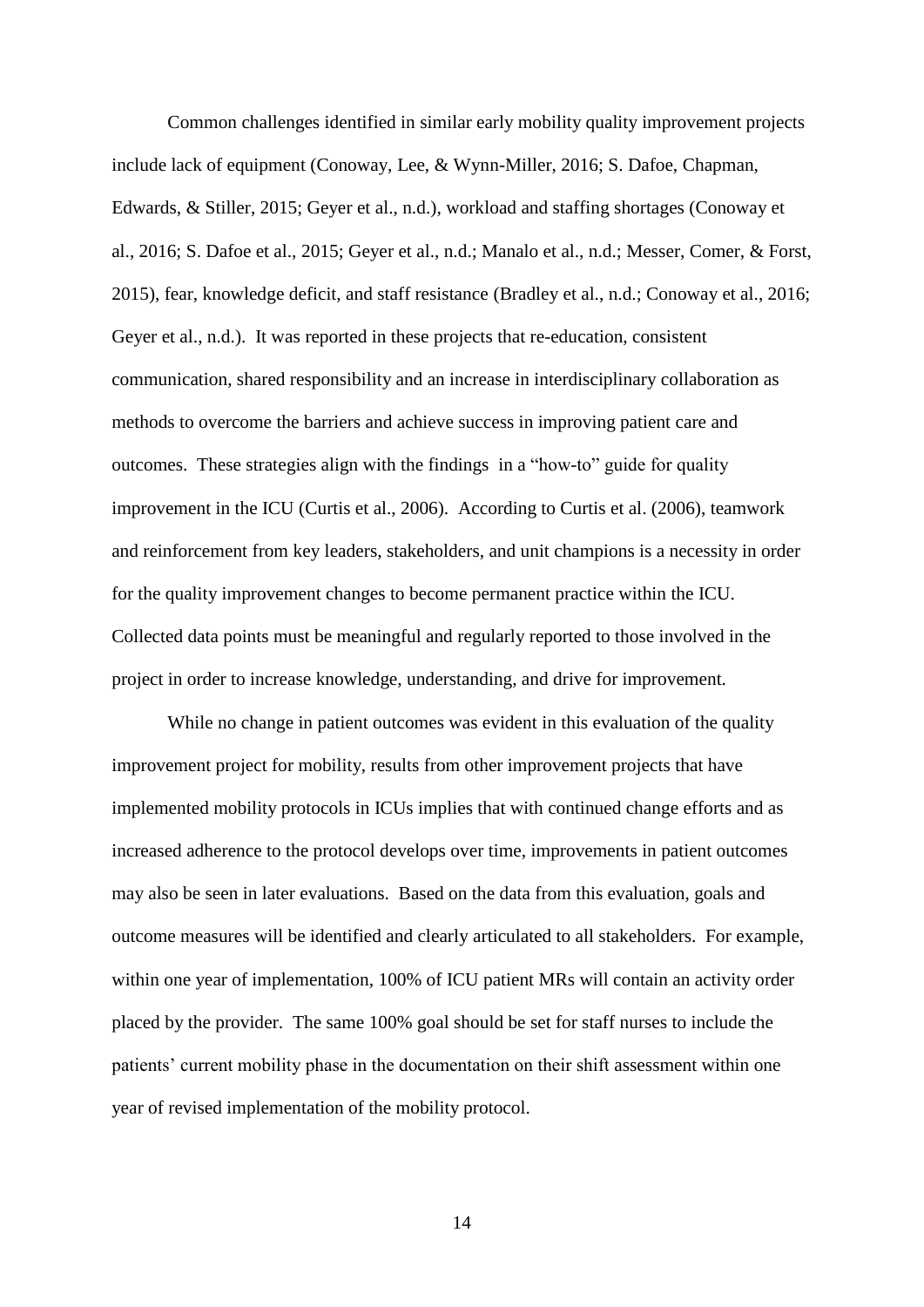#### **Implications for Practice**

Based on the AACNs Roadmap for Implementing Change, key stakeholders will need to report this evaluation data to ICU staff for them to be more knowledgeable about mobility in the ICU. Additional efforts to further improve staff adherence to the protocol are necessary. Change leaders and unit champions will need to identify knowledge gaps and identify outcome goals, as well as compliance checks to ensure that all components of the mobility protocol are being addressed. Quality indicators will need to be monitored by clinical nurse experts in order to ensure patient safety and quality of care indicators are being maintained or improved with the implementation of the mobility protocol when goals are reached. Leadership should prepare to celebrate successful implementation of the protocol.

As discussed in the intensive care unit quality improvement "how-to" guide by Curtis and colleagues (2006), performing audits and providing continuous feedback regarding performance is key to successful quality improvement initiatives.

#### **Limitations**

This project had limitations, including a retrospective design with a small sample size. The results of this quality improvement project are considered "local" and unique to the described organizational unit and therefore are not generalizable, however this evidence based quality improvement project can be applied to equitable patients whose conditions meet similar protocol criteria.

#### **Conclusion**

This project identifies change and evaluation processes for a quality improvement project involving a new progressive mobility protocol within the ICU at a VA Medical Center. The evaluation findings suggest that adherence to a new mobility protocol has not reached optimal levels among nursing staff. There was some improvement in the number of activity occurrences identified in the post implementation process medical record reviews.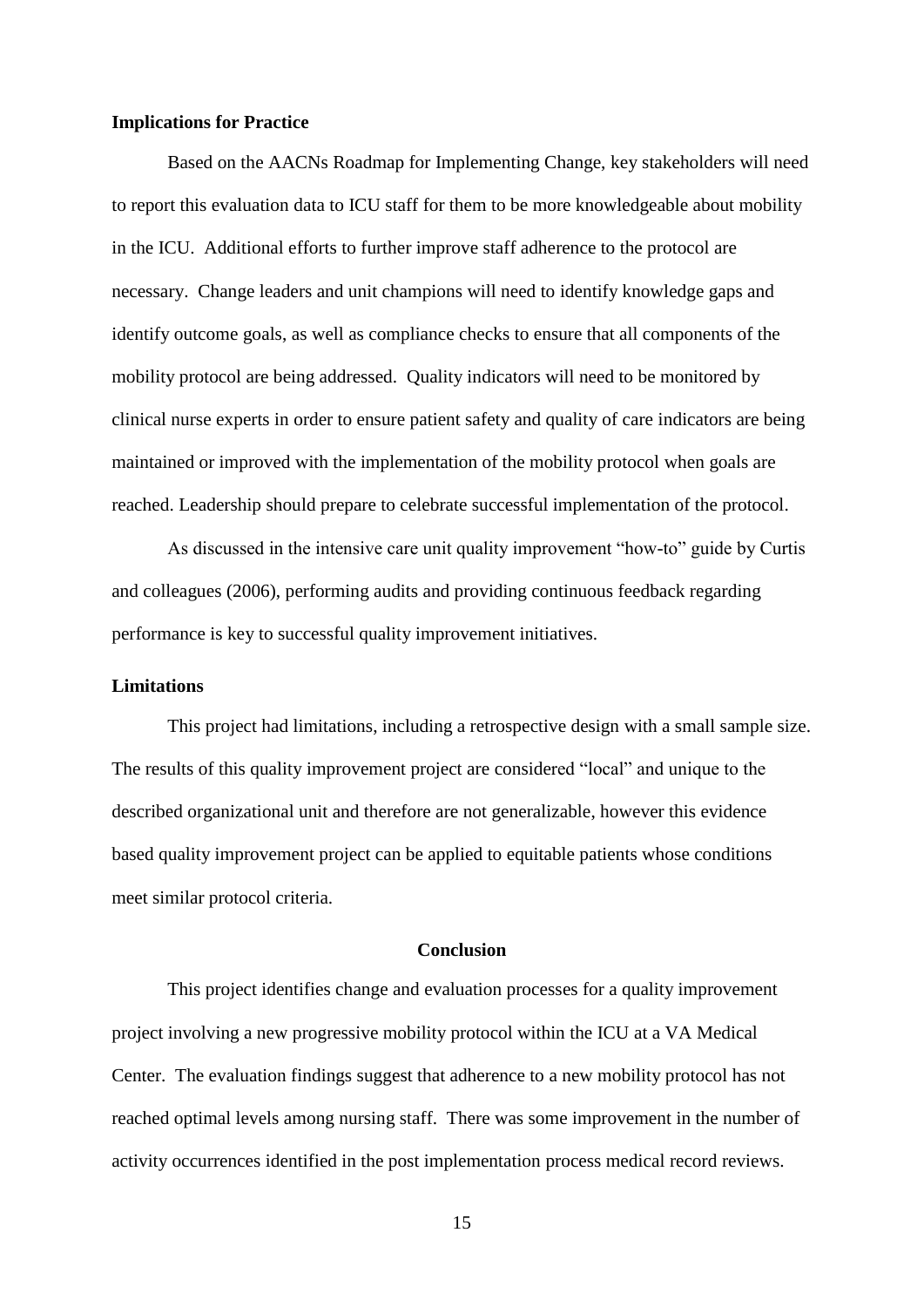One success of the protocol implementation was the increase in documentation of the type of mobility activities. This information should be used by the mobility committee and staff to address deficiencies, set new goals and continue process evaluation of the mobility protocol, in order to ultimately have a positive impact on patient mobility leading to improved patient outcomes.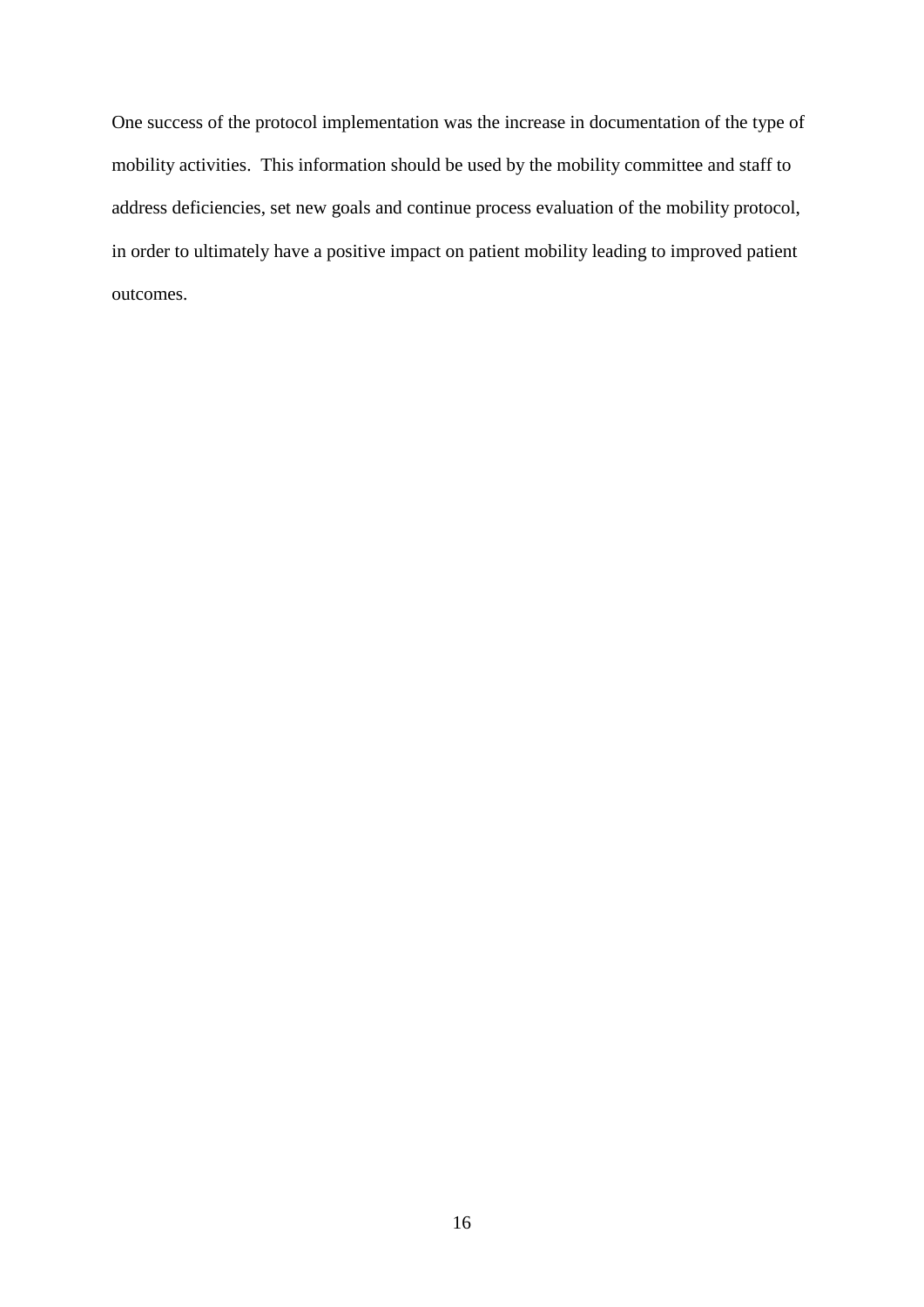#### References

- Adler, J., & Malone, D. (2012). Early Mobilization in the Intensive Care Unit: A Systematic Review. *Cardiopulmonary Physical Therapy Journal, 23*(1), 5-13.
- American Association of Critical-Care Nurses. (2015). AACN PEARL: Implementing the ABCDE Bundle at the Bedside. Retrieved from www.hqinstitute.org/sites/main/files/file.../ar\_2\_bundle\_teaching\_presentation.ppt
- Bailey, P., Thomsen, G. E., Spuhler, V. J., Blair, R., Jewkes, J., Bezdjian, L., . . . Hopkins, R. O. (2007). Early activity is feasible and safe in respiratory failure patients. *Critical Care Medicine, 35*(1), 139-145. doi:10.1097/01.CCM.0000251130.69568.87
- Balas, M., Burke, W., Gannon, D., Cohen, M., Colburn, L., Bevil, C., . . . Vasilevskis, E. (2013). Implementing the ABCDE bundle into everyday care: Opportunites, challenges and lessons learned for implementing the ICU pain, agitation, and delirium (PAD) guidelines. *Critical Care Medicine, 41*(9 0 1), S116-S127. doi:10.1097/CCM.0b013e3182a17064
- Balas, M., Vasilevaskis, E., Olsen, K., Schmid, K., Shostrom, V., Cohen, M., . . . Burke, W. (2014). Effectiveness and safety of the awakening and breathing coordination, delirium monitoring/management, and early exercise/mobility bundle. *Critical Care Medicine, 42*(5), 1024-1036. doi:10.1097/CCM.0000000000000129
- Barber, E. A., Everard, T., Holland, A. E., Tipping, C., Bradley, S. J., & Hodgson, C. L. (2014). Barriers and facilitators to early mobilisation in Intensive Care: A qualitative study. *Aust Crit Care*. doi:10.1016/j.aucc.2014.11.001
- Bassett, R. D., Vollman, K. M., Brandwene, L., & Murray, T. (2012). Integrating a multidisciplinary mobility programme into intensive care practice (IMMPTP): A multicentre collaborative. *Intensive and Critical Care Nursing, 28*, 88-97. doi:10.1016/j.iccn.2011.12.001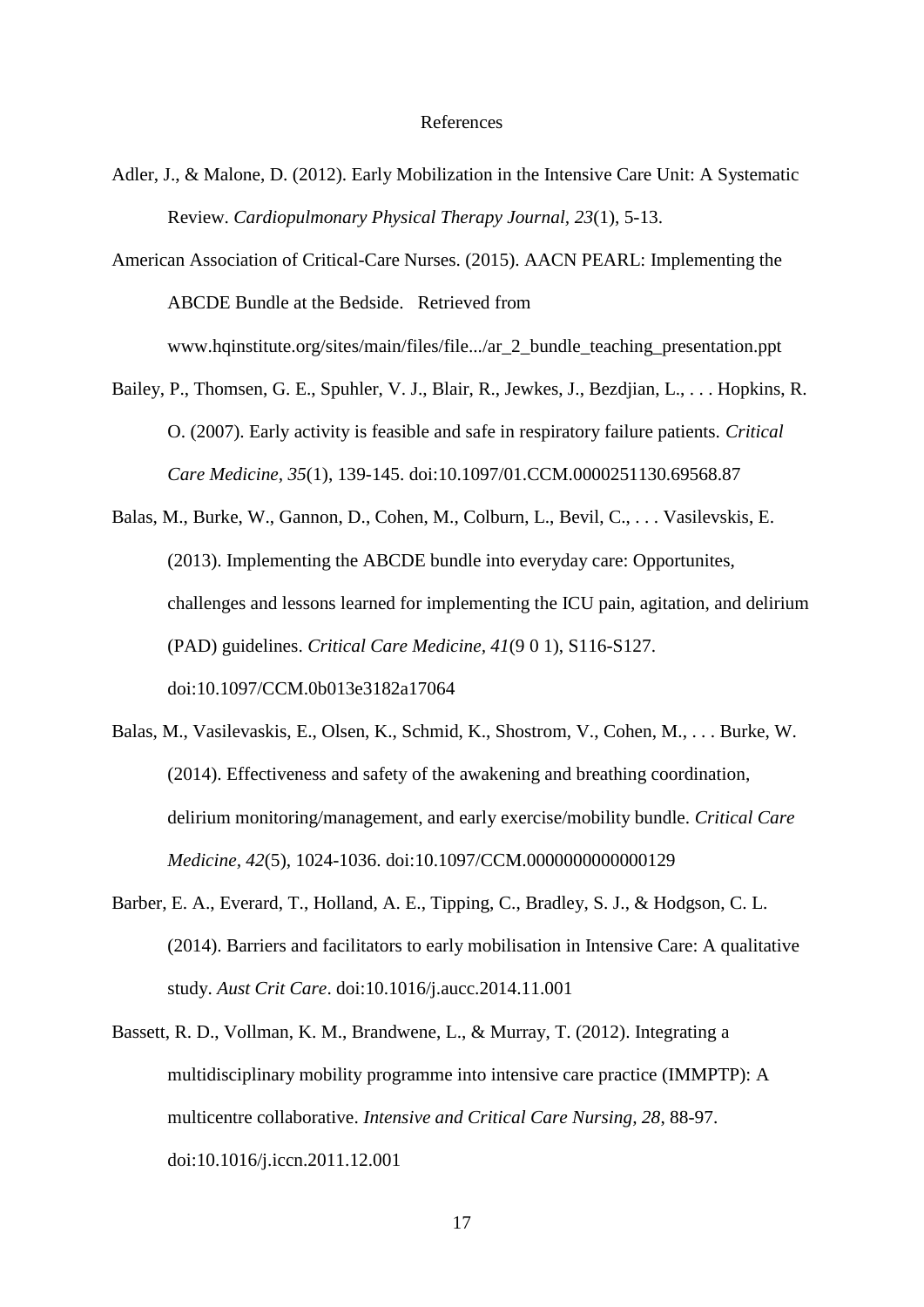- Booth, K., Rivet, J., Flici, R., Harvey, E., Hamill, M., Hundley, D., . . . Collier, B. (2016). Progressive mobility protocol reduces venous thromboembolism rate in trauma intensive care patients: A qualtiy improvement project. *Journal of Trauma Nursing, 23*(5), 284-289. doi:10.1097/JTN.0000000000000234
- Bourdin, G., Barbier, J., Burle, J., Durante, G., Passant, S., Vincent, B., . . . Guerin, C. (2010). The feasibility of early physical activity in intensive care unit patients: A prospective observational one-center study. *Respiratory Care, 55*(4), 400-407.
- Bradley, L., Dionne, H., VanNortwick, C., & Waugaman, S. (Producer). (n.d.). Keep the beat, move your feet: Early & progressive mobility for cardiac surgery patients. Retrieved from www.aacn.org/wd/csi/docs/FinalProjects/EarlyProgressiveMobilityinCardSurgPat-

RexHealthcare-Raleigh-Presentation.pdf

- Brower, R. G. (2009). Consequences of bed rest. *Critical Care Medicine, 37[Suppl]*, S422- S428. doi:10.1097/CCM.0b013e3181bGe30a
- Clark, D. E., Lowman, J. D., Griffen, R. L., Matthews, H. M., Reiff, D. A. (2012). Effectiveness of an early mobilization protocol in a trauma and burns intensive care unit: A retrospective cohort study. *Physical Therapy, 93*, 186-196. doi:10.2522/ptj.20110417
- Conoway, N., Lee, J., & Wynn-Miller, P. (Producer). (2016). Move more vent less: Early mobility of our ventilated patients. *CSI Academy*.
- Corcoran, J. R., Herbsman, J. M., Bushnik, T., Van Lew, S., Stolfi, A., Parkin, K., . . . Flanagan, S. R. (2017). Early rehabilitation in the medical and surgical intensive care units for patients with and without mechanical ventilation: An interprofessional performance improvement project. *Physical Medicine and Rehabilitation, 9*, 113-119. doi:10.1016/j.pmrj.2016.06.015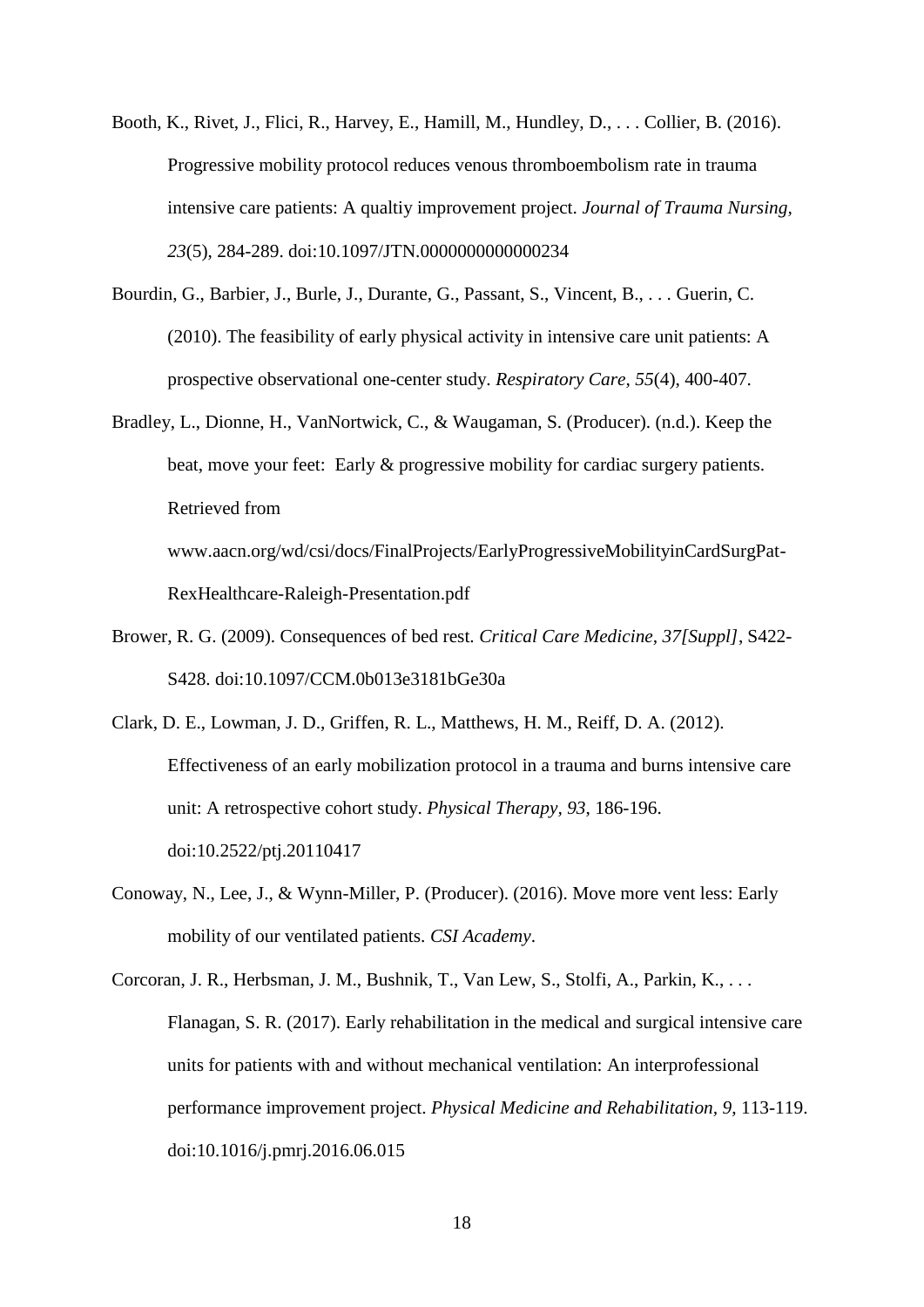Curtis, J. R., Cook, D. J., Wall, R. J., Angus, D. C., Bion, J., Kacmarek, R., . . . Puntillo, K. (2006). Intensive care unit quality improvement: A "how-to" guide for the interdisciplinary team. *Critical Care Medicine, 34*(1), 211-218. doi:10.1097/01.CCM.0000190617.76104.AC

- Dafoe, S., Chapman, M., Edwards, S., & Stiller, K. (2015). Overcoming barriers to the mobilisation of patients in an intensive care unit. *Anaesthesia and Intensive Care Journal, 43*(6), 719-727.
- Dafoe, S., Stiller, K., Chapman, M. (2015). Staff perceptions of the barriers to mobilizing ICU patients. *The Internet Journal of Allied Health Sciences and Practice, 13*(2), 1- 13.
- Dasta, J. F., McLaughlin, T. P., Mody, S. H., & Piech, C. T. (2005). Daily cost of an intensive care unit day: the contribution of mechanical ventilation. *Critical Care Medicine, 33*(6), 1266-1271.
- Dong, Z.-h., Yu, B.-x., Sun, Y.-b., Fang, W., & Li, L. (2014). Effects of early rehabilitation therapy on patients with mechanical ventilation. *World Journal of Emergency Medicine, 5*(1), 48-52.
- Dubb, R., Nydahl, P., Hermes, C., Schwabbauer, N., Toonstra, A., Parker, A. M., . . . Needham, D. M. (2016). Barriers and strategies for early mobilization of patients in intensive care units. *Annals of the American Thoracic Society, 13*(5), 724-730. doi:10.1513/AnnalsATS.201509-586CME
- Fraser, D., Spiva, L., Forman, W., & Hallen, C. (2015). Original research: Implementation of an early mobility program in an ICU. *American Journal of Nursing, 115*(12), 49-58.
- Geyer, K., Leblanc, J., & Sibbach, C. (Producer). (n.d.). Duke Raleigh Hospital: Early progressive mobility in the medical-surgical ICU. Retrieved from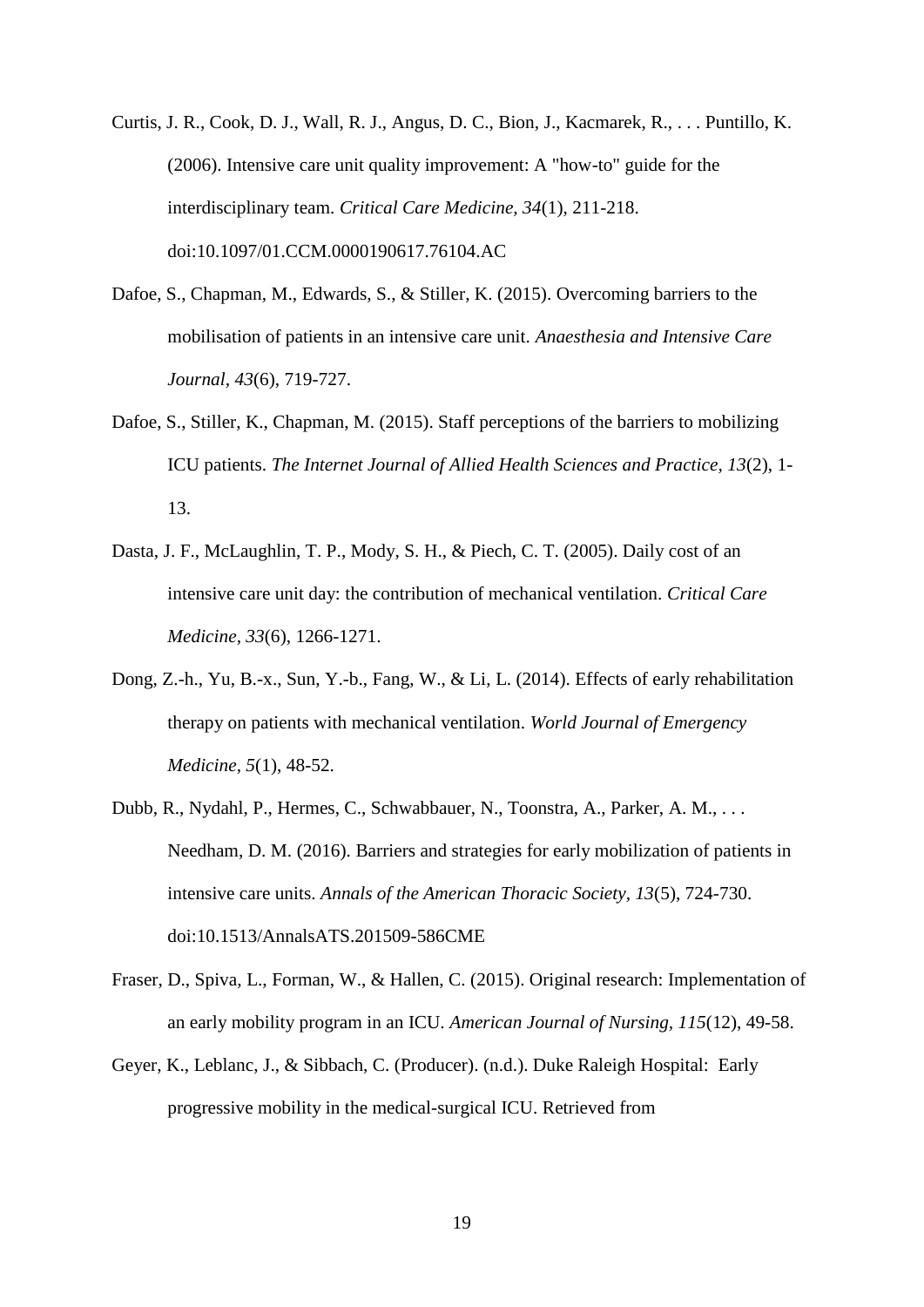www.aacn.org/wd/csi/docs/FinalProjects/EarlyProgressiveMobilityinICU-DukeRaleighHosp-Raleigh-Presentation.pdf

- Jolley, S. E., Regan-Baggs, J., Dickson, R. P., Hough, C. L. (2014). Medical intensive care unit clinician attitudes and perceived barriers towards early mobilization of critically ill patients: a cross-sectional survey study. *BMC Anesthesiology, 14*(84), 1-9. doi:10.1186/1471-2252-14-84
- Kalisch, B. J., & Dabney, B. W. (2013). Safety of mobilizing hospitalized adults: Review of the literature. *Journal of Nursing Care Quality, 28*(2), 162-168. doi:10.1097/NCQ.0b013e31827c10d5
- Klein, K., Mulkey, M., Bena, J. E., & Albert, N. M. (2015). Clinical and psychological effects of early mobilization in patients treated in a neurologic ICU: A comparative study. *Critical Care Medicine, 43*, 865-873. doi:10.1097/CCM.0000000000000787
- Knoblauch, D. J., Bettis, M. A., Lundy, F., & Meldrum, C. (2013). Financial implications of starting a mobility protocol in a surgical intensive care unit. *Critical Care Nurse Quarterly, 36*(1), 120-126. doi:10.1097/CNQ.0b013e3182753725
- Kress, J. P. (2009). Clinical trials of early mobilization of critically ill patients. *Critical Care Medicine, 37*(10), SS442-S447. doi:10.1097/CCM.0b013e3181b6f9c0
- Kyaw, M. H., Kern, D. M., Zhou, S., Tunceli, O., Jafri, H. S., & Falloon, J. (2015). Healthcare utilization and cost associated with *S. aureus* and *P. aeruginosa* pneumonia in the intensive care unit: a retrospective observational cohort study in a US claims database. *BMC Health Services Research, 15*(241). doi:10.1186/s12913- 015-0917-x
- Lord, R. K., Mayhew, C. R., Korupolu, R., Mantheiy, E. C., Friedman, M. A., Palmer, J. B., Needham, D. M. (2013). ICU early physical rehabilitation programs: Financial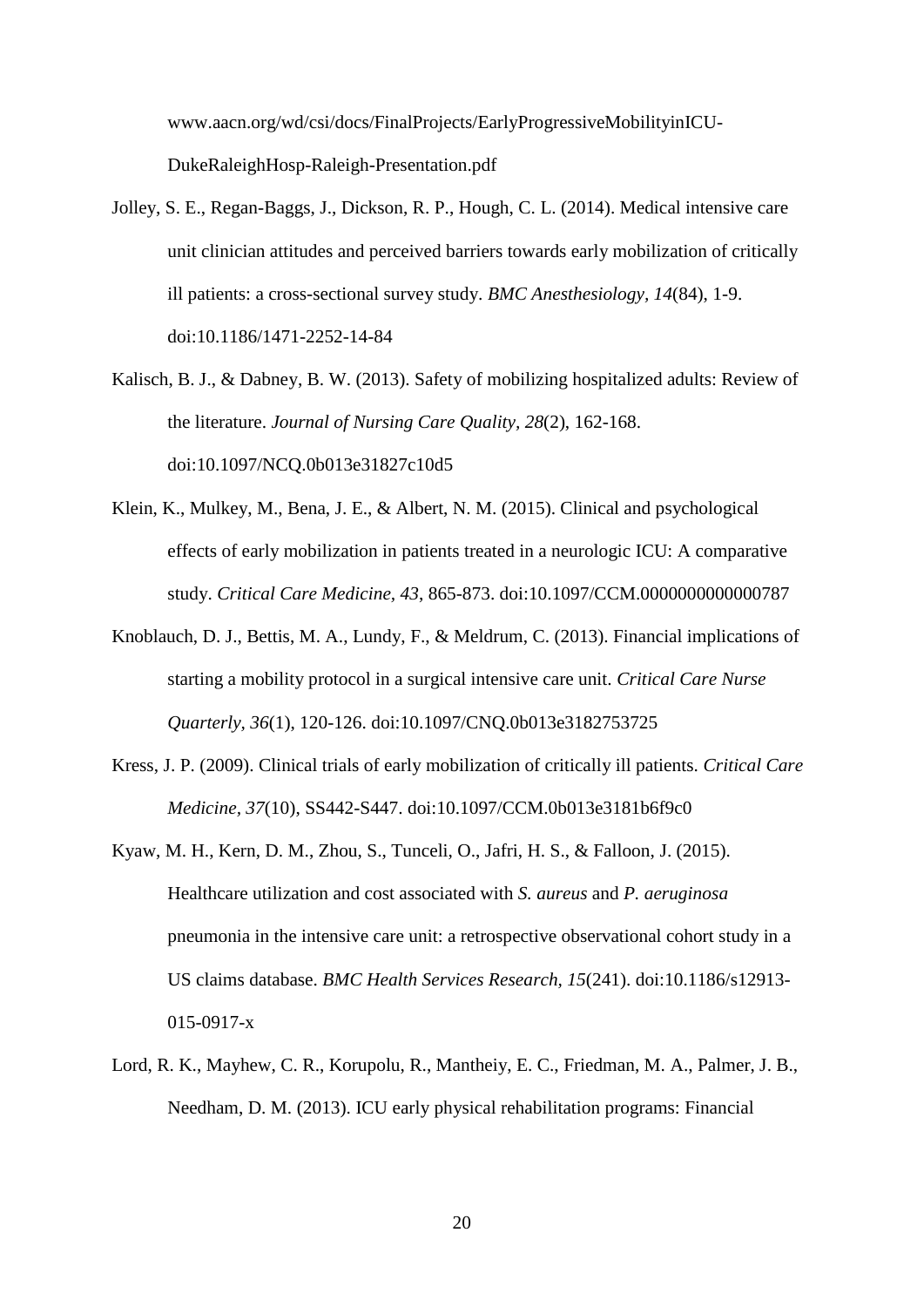modeling of cost savings. *Critical Care Medicine, 41*(3), 717-724. doi:10.1097/CCM.0b013e312711de2

- Manalo, M., Prestemon, H., Topley, D., & Zacharias, J. (Producer). (n.d.). Let's move it! Early mobility protocol implementation in a surgical ICU and acute care setting. Retrieved from www.aacn.org/wd.csi.docs/FinalProjects/EarlyMobility-INCHealthcare-Raleigh-Presentation.pdf
- Messer, A., Comer, L., & Forst, S. (2015). Implementation of a progressive mobilization program in a medical-surgical intensive care unit. *Critical Care Nurse, 35*(5), 28-42. doi:10.4037/ccn2015469
- Needham, D. M., & Korupolu, R. (2010). Rehabilitation qualitiy improvement in an intensive care unit setting: implementation of a quality improvement model. *Topics in Stroke Rehabilitation, 17*(4), 271-281. doi:10.1310/tsr1704-271
- Patel, G. P., Liberman, J., Gurka, D., Elpern, E., & Balk, R. A. (2005). Complications of critical illness: Rationale for prophylactic strategies. *Clinical Pulmonary Medicine, 12*(4), 258-268. doi:10.1097/01.cpm.0000171502.70787.f2
- Priest, K. C., Lobingier, H., McCully, N., Lombard, J., Hansen, M., Uchiyama, M., & Hagg, D. S. (2016). Expanding continuous quality improvement capacity in the medical intensive care unit: Prehealth volunteers as a solution. *Quality Management in Healthcare, 25*(2), 79-84. doi:10.1097/QMH.0000000000000090
- Ritchie, A., Henderson, K., Bell, L., Hawkins, L., Fralin-Mosier, T., & Falk, M. (Producer). (n.d.). WakeMed Cary Hospital "Get up and move" early progressive mobility. Retrieved from www.aacn.org/wd/csi/docs/FinalProjects/EarlyMobility-WakeMedCary-Raleigh-Presentation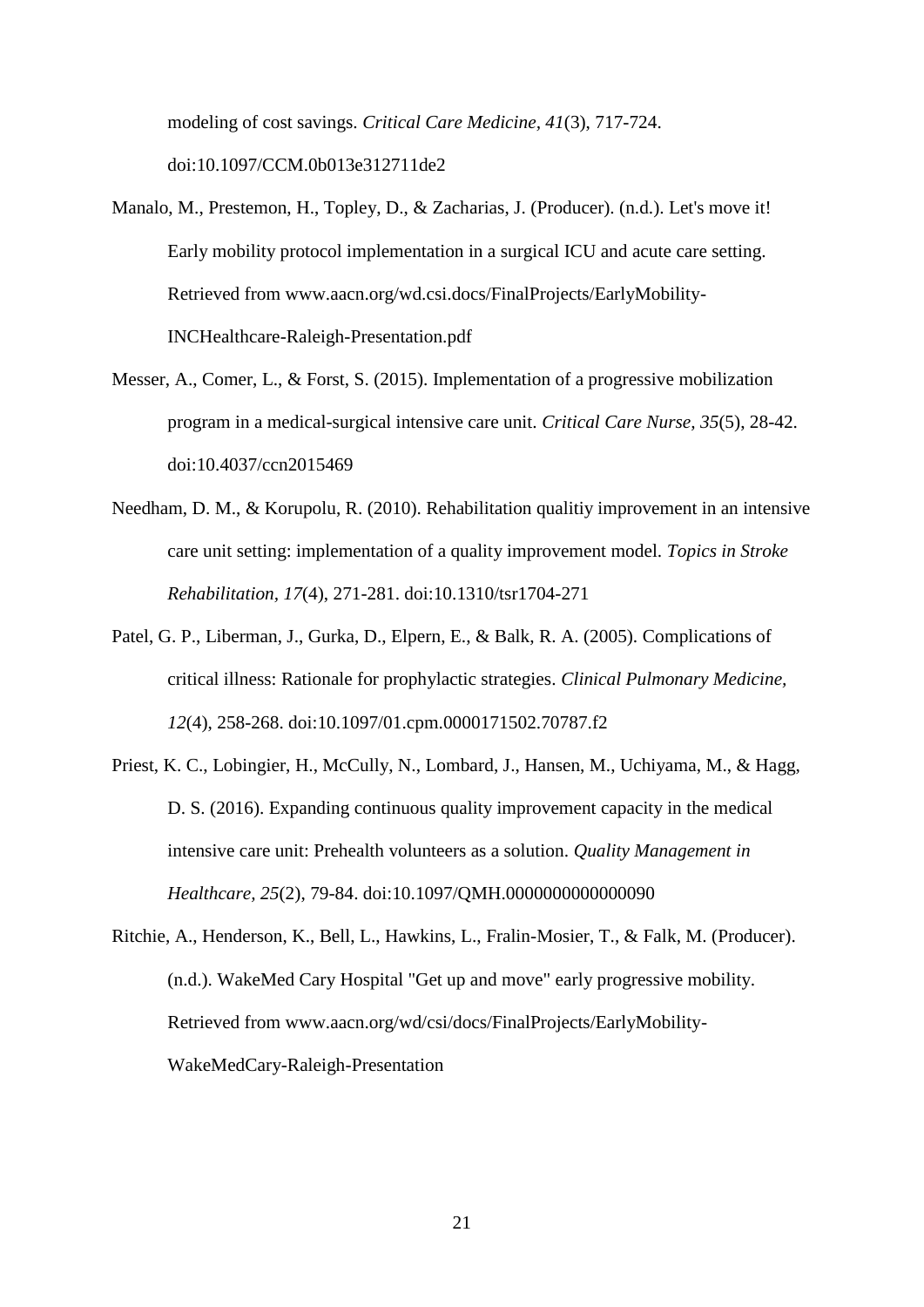- Schaller, S. J., Anstey, M., Blobner, M., Edrich, T., Grabitz, S. D., Gradwohl-Matis, I., ... Eikermann, M. (2016). Early, goal-directed mobilisation in the surgical intensive care unit: A randomised controlled trial. *Lancet, 388*, 1377-1388.
- Schweickert, W. D., Pohlman, M. C., Pohlman, A. S., Nigos, C., Pawlik, A. J., Esbrook, C. L., . . . Kress, J. P. (2009). Early physical and occupational therapy in mechanically ventilated, critically ill patients: A randomised controlled trial. *Lancet, 373*(9678), 1874-1882. doi:10.1016/S0140-6736(09)60658-9
- Sehgal, N. L., Green, A., Vidyarthi, A. R., Blegen, M. A., & Wachter, R. M. (2010). Patient Whiteboards as a Communication Tool in the Hospital Setting: A Survey of Practicies and Recommendations. *Journal of Hospital Medicine, 5*(4), 234-239. doi:10.1002/jhm.638
- Singh, S., Fletcher, K. E., Pandl, G. J., Schapira, M. M., Nattinger, A. B., Biblo, L. A., & Whittle, J. (2011). It's the Writing on the Wall: Whiteboards Improve Inpatient Satisfaction with Provider Communication. *American Journal of Medical Quality, 26*(2), 127-131. doi:10.1177/1062860610376088
- Tan, M., Evans, K. H., Braddock, C. H., & Shieh, L. (2013). Patient Whiteboards to Improve Patient-Centred Care in the Hospital. *Post Graduate Medical Journal, 89*, 604-609.
- Teasell, R., & Dittmer, D. K. (1993). Complications of immobilization and bed rest: Part 2: Other complications. *Canadian Family Physician, 39*, 1440-1446.
- Truong, A. D., Fan, E., Brower, R. G., Needham, D. M. (2009). Bench-to-bedside review: Mobilizing patients in the intensive care unit - from pathophysiology to clinical trials. *Critical Care, 13*(216). doi:10.1186/cc7885
- Winkelman, C. (2009). Bed Rest in Health and Critical Illness: A Body Systems Approach. *AACN Advanced Critical Care, 20*(3), 254-266.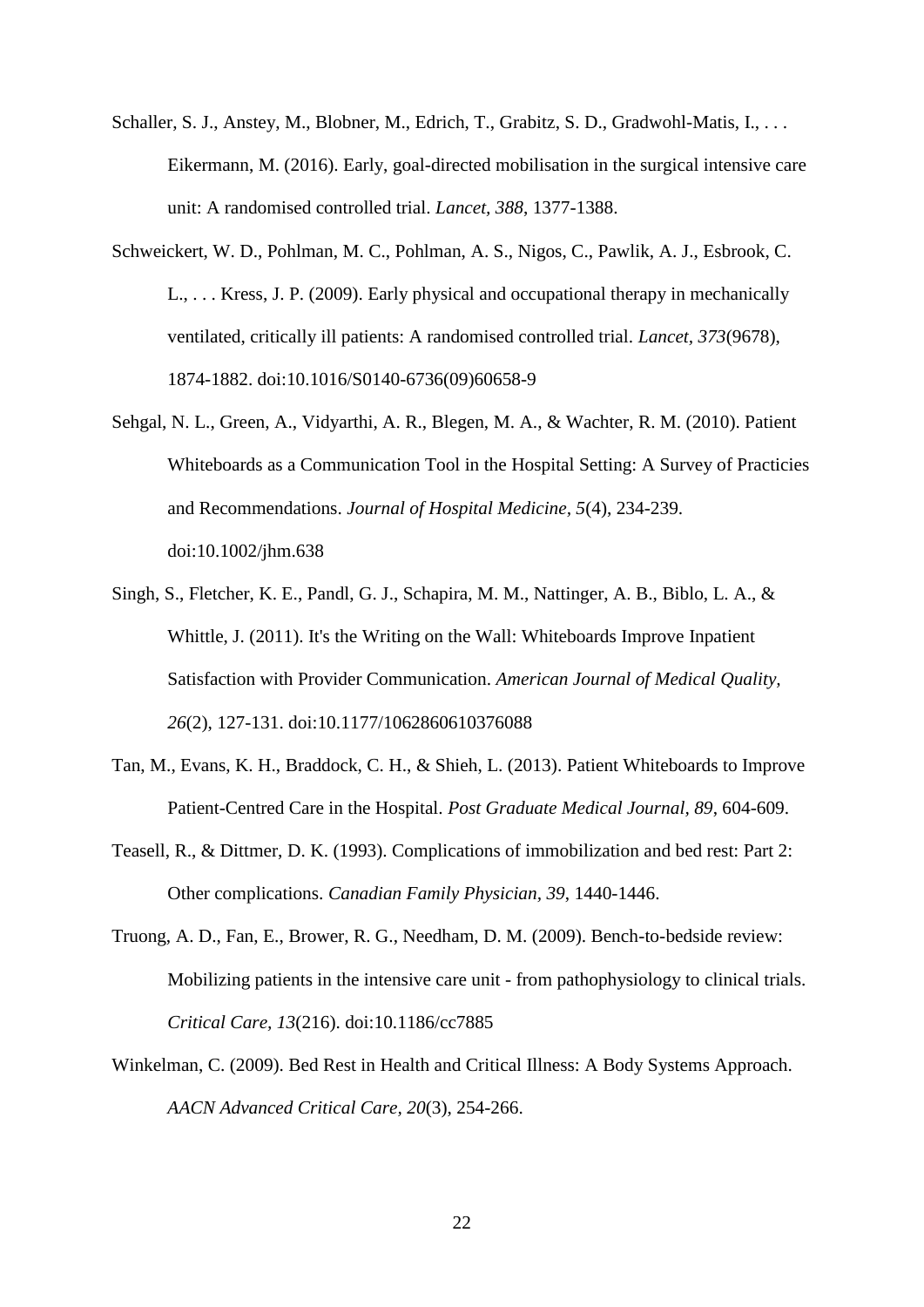- Zanni, J. M., Korupolu, R., Fan, E., Pradhan, P., Janjua, K., Palmer, J. B., Brower, R. G., Needham, D. M. (2010). Rehabilitation therapy and outcomes in acute respiratory failure: An observational pilot project. *Journal of Critical Care, 25*, 254-262. doi:10.1016/j.jcrc.2009.10.010
- Zomorodi, M., Topley, D., McAnaw, M. . (2012). Developing a mobility protocol for early mobilization of patients in a surgical/trauma ICU. *Critical Care Research and Practice*, 1-10. doi:10.1155/2012/964547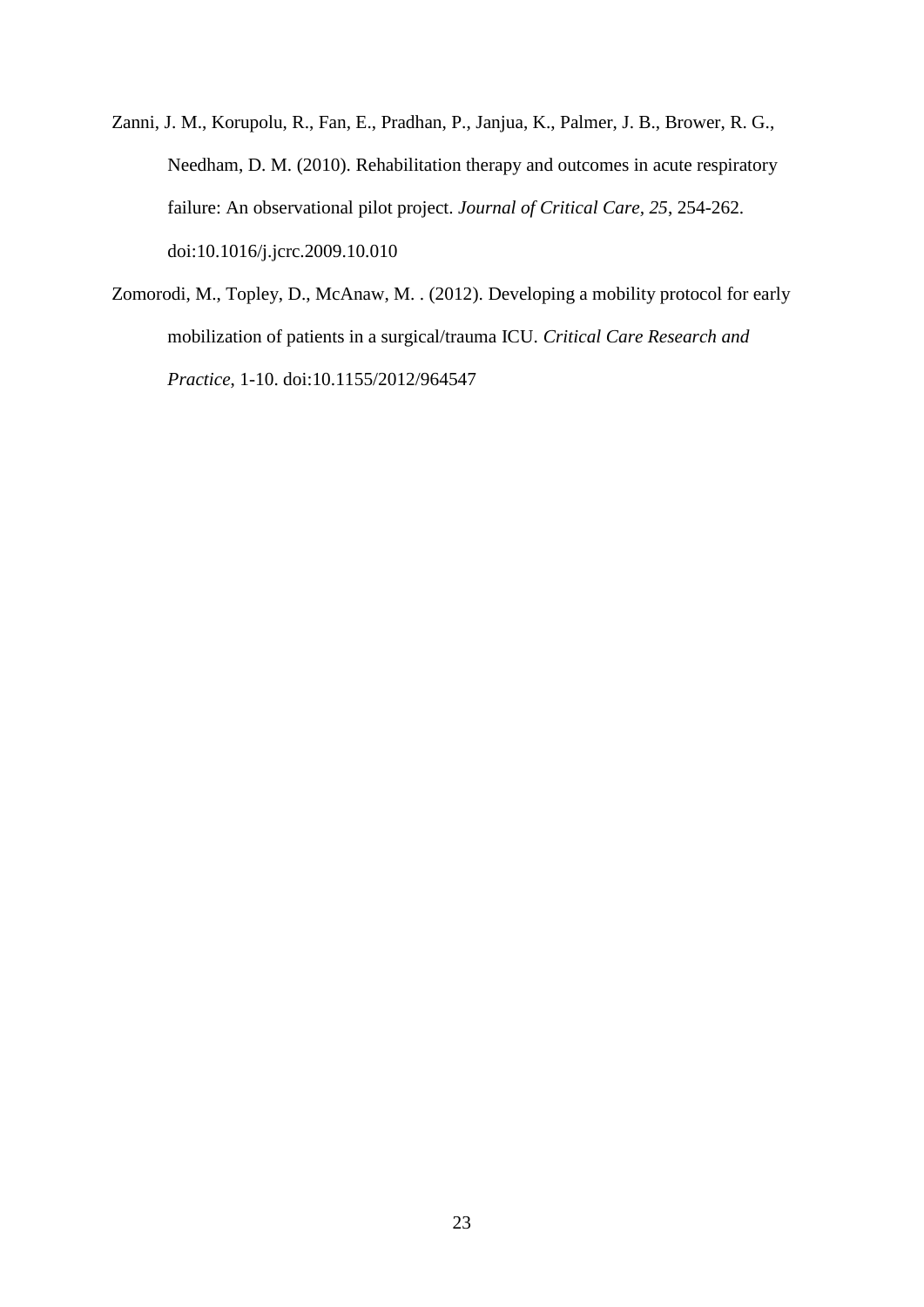## Table 1: Sample Descriptives (Total n=119)

| <b>Variable</b>                                             | <b>Pre-implementation</b><br>$(n=65)$<br>Mean(SD) | <b>Post-implementation</b><br>$(n=54)$<br>Mean(SD) | P-Value<br>$CI = 95%$ |
|-------------------------------------------------------------|---------------------------------------------------|----------------------------------------------------|-----------------------|
| Age/years                                                   | $66 + 13.2$                                       | $69 + 9.7$                                         | 0.238                 |
| Apache II Score                                             | $13+8.0$                                          | $14 + 7.4$                                         | 0.344                 |
| <b>Approximate Mortality</b><br><b>Interpretation Score</b> | $19\% \pm 18.2$                                   | $21\% + 16.2$                                      | 0.561                 |
| ICU Length of Stay/days                                     | $4.2 + 5.2$                                       | $4.1 + 6.5$                                        | 0.952                 |
| <b>Ventilator Days</b>                                      | 0.97(3.6); 24                                     | $1.4 + 6.1$                                        | 0.599                 |
| Number of Activity<br><b>Occurrences</b>                    | $5.4 \pm 12.7$                                    | $3.1 + 4.0$                                        | 0.192                 |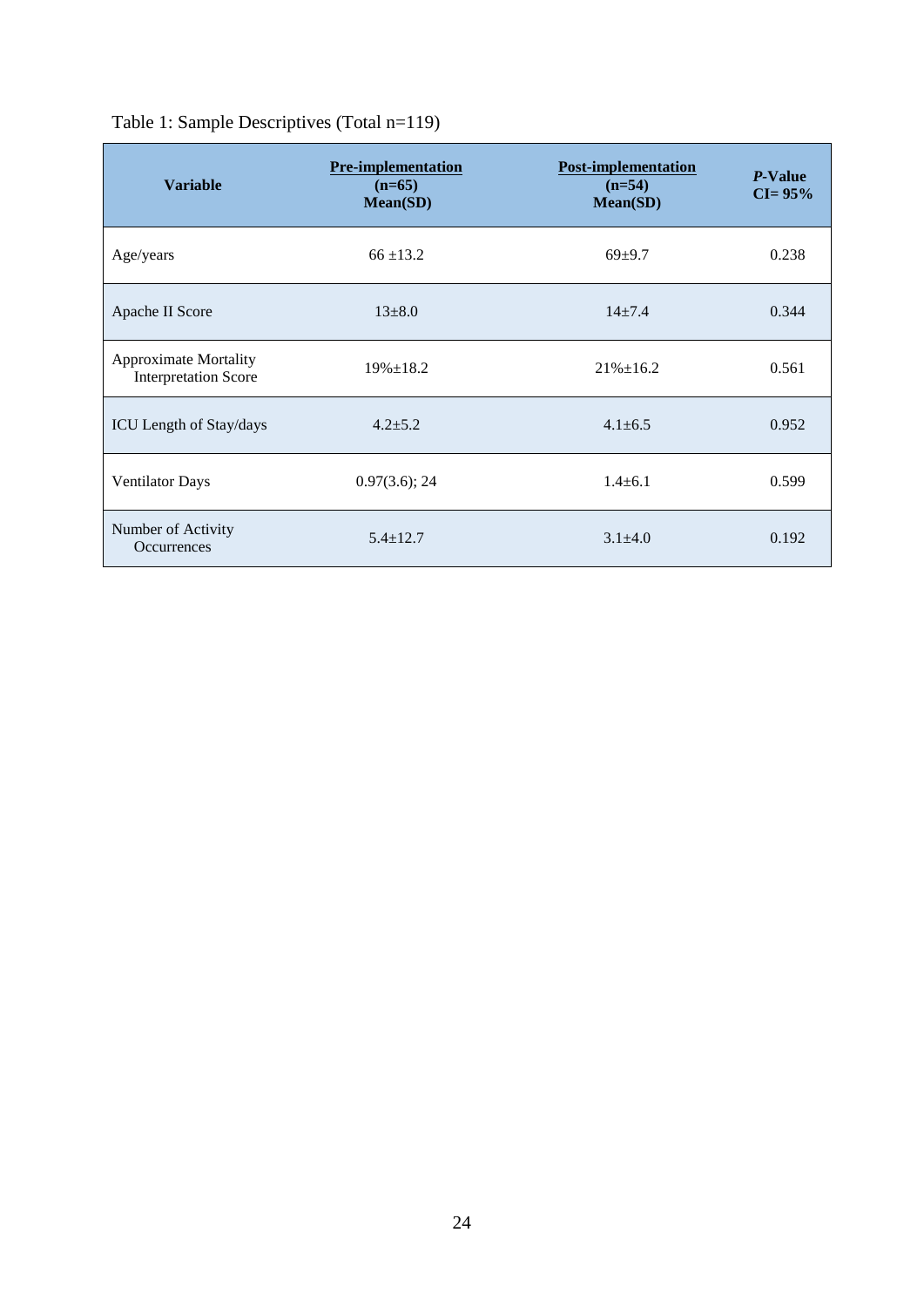#### PROGRESSIVE MOBILITY PROTOCOL

The Progressive Mobility Protocol was designed in effort to encourage and promote mobility and reduce the chance of a fall on the unit and reduce the possibility of further injury affecting the discharge timeline.

\*Progression & regression through protocol will be nurse driven with guidance from physical therapy as needed.

Family should NOT assist with the tasks below unless they have been properly trained by staff.

**Color Indicator Mobility Level** 

|                    | RED - Phase 1 - Pts are critically ill or baseline function may include: bed bound,        |
|--------------------|--------------------------------------------------------------------------------------------|
|                    | wheelchair bound, minimal ambulation, assistance for mobility.                             |
|                    |                                                                                            |
|                    | Current status: Staff assistance of 2 or use of mechanical lift to get out of bed.         |
|                    |                                                                                            |
| RED LIGHT          | Turn q2hrs<br>٠                                                                            |
|                    | ROM 3x/day                                                                                 |
|                    | Bed in chair position at least 20 minutes 3x/day                                           |
|                    | Dangle at side of bed<br>٠                                                                 |
| <b>Date:</b>       | · Transfer/lift to chair                                                                   |
|                    | MD to enter PT consult as needed (patient must be able to open eyes to voice, squeeze      |
| OOB to chair       | hand on command)                                                                           |
| 1234               | Progress to next level as tolerated                                                        |
|                    |                                                                                            |
|                    | W - Phase 2 - Baseline function may include: household ambulator, transfers                |
|                    | independently but uses wheelchair (power or manual) for mobility.                          |
|                    |                                                                                            |
|                    | Current status: Staff assistance to get out of bed, walk, transfer to chair/commode.       |
|                    |                                                                                            |
| YELLOW LIGHT       | Active transfer/ambulate for toileting                                                     |
|                    | Sit in chair for all meals<br>٠                                                            |
| Date:              | • Ambulate as tolerated                                                                    |
|                    | • Progress to next level as tolerated                                                      |
| OOB to chair       | MD to enter PT consult as needed (patient requires more assist than his/her baseline)<br>٠ |
| 1234               | Progress to next level as tolerated<br>٠                                                   |
| Ambulate (room)    |                                                                                            |
| 12<br>з            |                                                                                            |
|                    | GREEN - Phase 3 - Baseline function may include: community ambulator, with or              |
|                    | without assistive device.                                                                  |
|                    |                                                                                            |
|                    | Current status: Staff may need to assist with lines or set-up for patient to mobilize.     |
|                    |                                                                                            |
| <b>GREEN LIGHT</b> | Active transfer to chair at least 20 min 3 times/day                                       |
|                    | · Sit in chair for all meals                                                               |
| Date:              | • Ambulate in hallway at least twice daily                                                 |
| OOB to chair       | Ambulate in room (toileting, ADLs)                                                         |
| $1 \t2 \t3$        | MD to enter PT consult as needed (patient needs assistive device assessment)<br>٠          |
| Ambulate (hall)    |                                                                                            |
| 34                 |                                                                                            |
| 3/21/16            |                                                                                            |

Figure 1: Progressive Mobility Protocol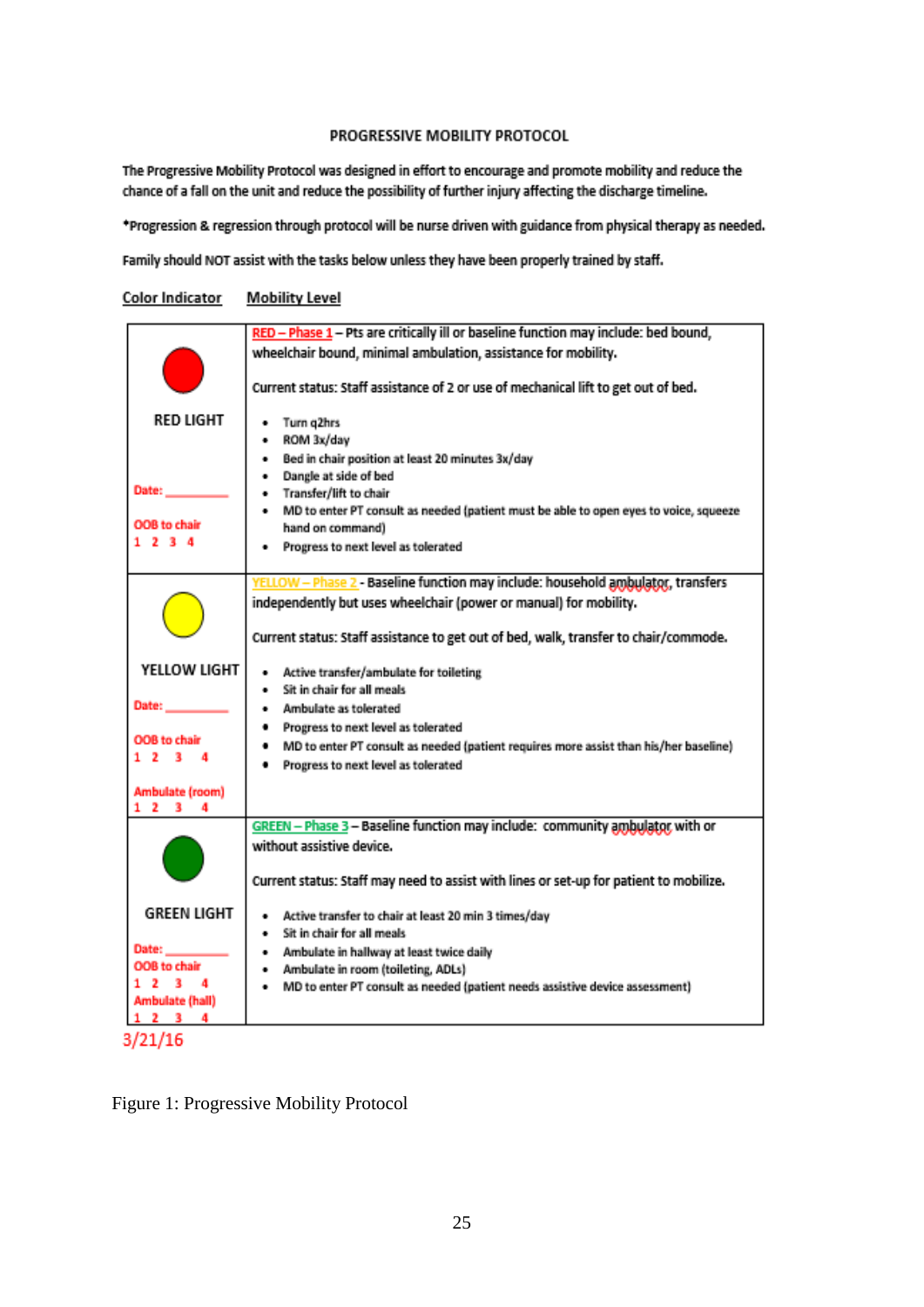

Figure 2: Mobility Protocol Implementation Timeline